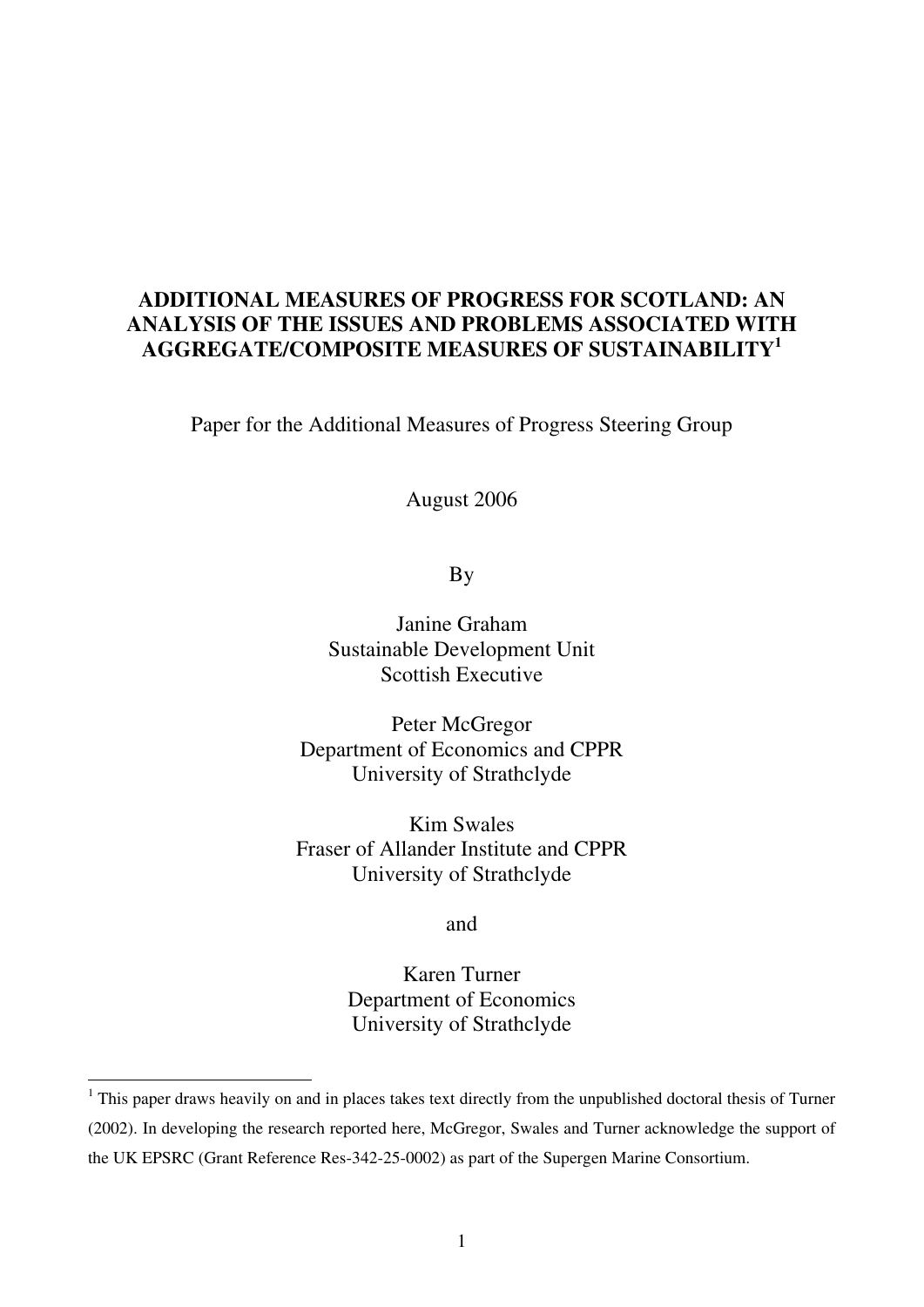## **1. Introduction**

 $\overline{a}$ 

A central part of the sustainability question is the argument that National Income as currently measured is not *sustainable income*, as it does not aim to capture well-being or quality of life issues, and does not account for environmental assets or the impacts of environmental degradation. This has led to efforts to find ways of adjusting or supplementing conventional measures of national income, in particular GDP, to capture a wider range of issues. However, due to problems of aggregation and valuation of components where markets do not exist, or are imperfect or incomplete, the idea of replacing the conventional system of national accounting with a 'Green GDP' or 'sustainable income' is problematic and controversial and no consensus has emerged on accepted measures of progress in this broad sense.<sup>2</sup>

To deal with this, many countries have introduced systems of satellite accounts, which exist alongside conventional national income accounts, providing information to help manage economic activity in a way that is sustainable. A key element of satellite accounting has been the adoption and use of 'baskets' of individual sustainability indicators, which involves systematic and regular reporting of movements in a number of economic, environmental and social indicators. Where valuation is difficult, as in the case of environmental factors, in contrast to the concept of a fully integrated Green GDP or sustainable income, satellite accounts allow measurement in physical units, with no necessity that these be converted to monetary units.

However, the practice of monitoring and reporting on sometimes very large sets of individual indicators is a complex one and, despite the reservations noted above, the issue remains as to whether it is reasonable to attempt to measure sustainability in a single or composite measure. In the case of Scotland, the question arises in Section 14 of 'Choosing Our Future: Scotland's Sustainable Development Strategy' where the Executive states a commitment to "review the evidence on the options for additional and improved ways of measuring progress, and report by the end of 2006".

As a first step in this process, the purpose of this paper is to consider the broad set of issues and problems associated with adopting aggregate measures of sustainability. We do this by first considering what we mean when we talk about 'sustainable development' in a policy context and the role that we want sustainability indicators to play. Two broad types of sustainability are identified and we argue that the role of sustainability indicators depends on which type we are concerned with. This also proves to have a bearing on many of the problems and issues commonly associated with composite or aggregate indicators. In order to consider these problems and issues systematically we initially abstract from examination of any specific candidate

 $2^{2}$  Of course GDP is an aggregate measure, involving valuing output at prices that, in perfect markets, reflect the valuations of individuals.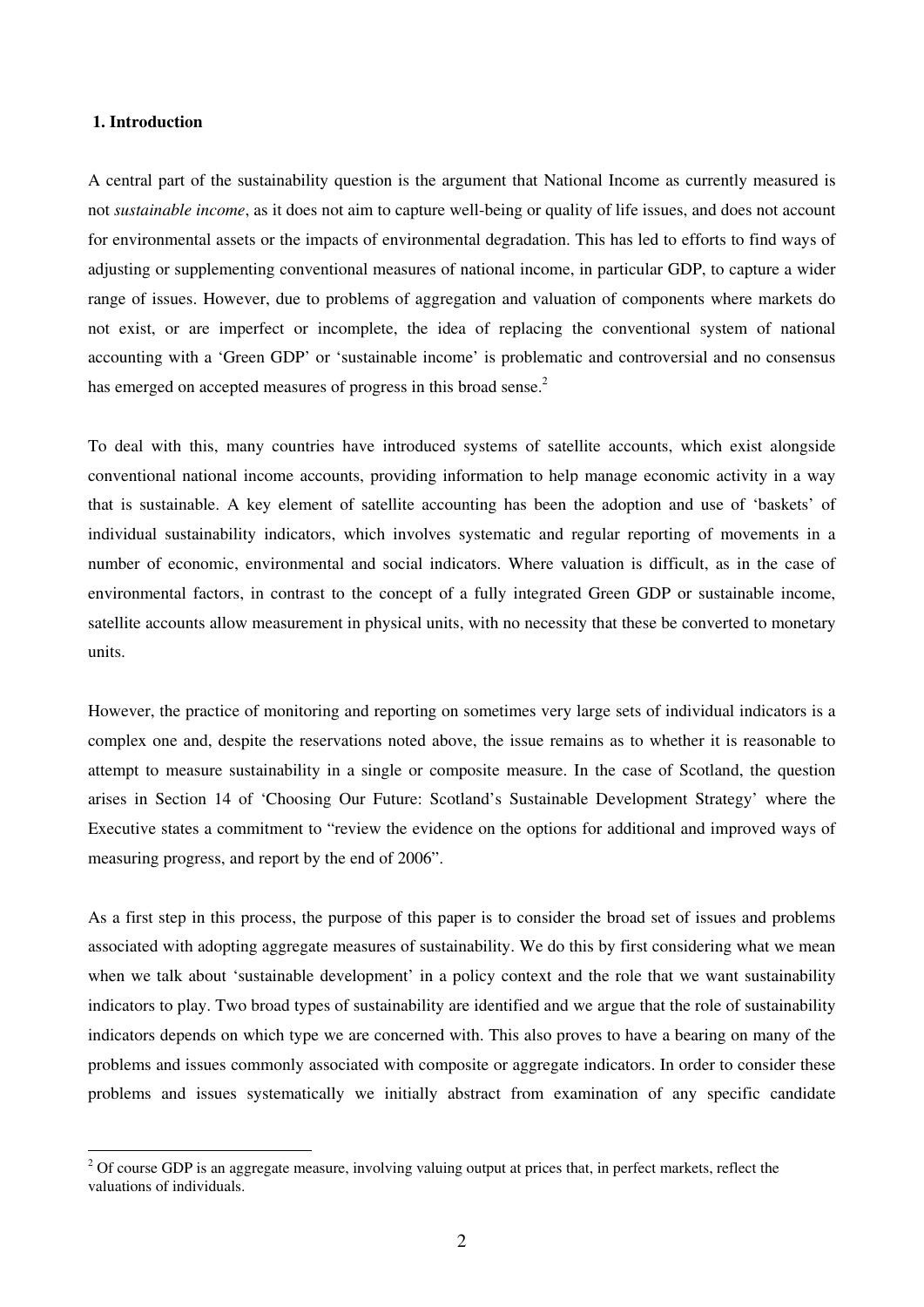indicators. However, in the latter stages of the paper we illustrate our analysis with a number of candidate measures of sustainability.

#### **2. Defining Sustainability**

# **2.1 The Brundtland definition, Hicksian sustainable income, Adjusted Net Savings and Green Net National Product**

## *Brundtland and Hicks*

There exists no general agreement on a definitive definition of what is meant by sustainability and sustainable development. Therefore the first step of identifying precisely what is meant when a country states a commitment to sustainability and, consequently, the required role of sustainability indicators, is not straightforward.<sup>3</sup> However, one of the most commonly cited is the 'Brundtland' definition of sustainable development<sup>4</sup> as (WCED, 1987, p.43):

*"development that meets the needs of the present without compromising the ability of future generations to meet their own needs."* 

This allows a definition of sustainability from which practical principles can reasonably derived. A minimum condition for ensuring the ability of future generations to meet their needs (bearing in mind that current policymakers cannot know with any certainty what these needs will be or the technology that will be available) is to maintain the productive capacity of the system. In other words, to preserve for future generations the *potential* to enjoy the same levels of consumption as the current generation has had. Productive potential at any time depends on the stock of productive assets, including the capital stock that is available for use. Thus sustainability involves the maintenance of that stock of assets, which includes both man-made capital (physical/manufactured and human) and natural capital (services offered by the environment that facilitate economic activity and human existence). This would be consistent with a Hicksian definition of sustainable income as being the amount that can be consumed during the accounting period without leaving us worse off at the end of the period than we were at the beginning. Sustainability therefore involves maintaining the capital base of the system, effectively living off the returns to that capital.

<sup>&</sup>lt;sup>3</sup> The Scottish Executive has identified its sustainability objectives and a set of individual indicators. We do not critique these here.

<sup>&</sup>lt;sup>4</sup> The concept of sustainable development gained prominence in 1987 with the publication of what is known as the Brundtland Report (World Commission on Environment and Development, 1987). This report is officially titled 'Our Common Future', and was produced by the World Commission on Environment and Development (WCED), a body set up by a UN General Assembly Resolution in 1983. The Chairman WCED was Gro Harlem Brundtland, former Minister for the Environment, and Prime Minister, of Norway, which is how the report gained its popular title.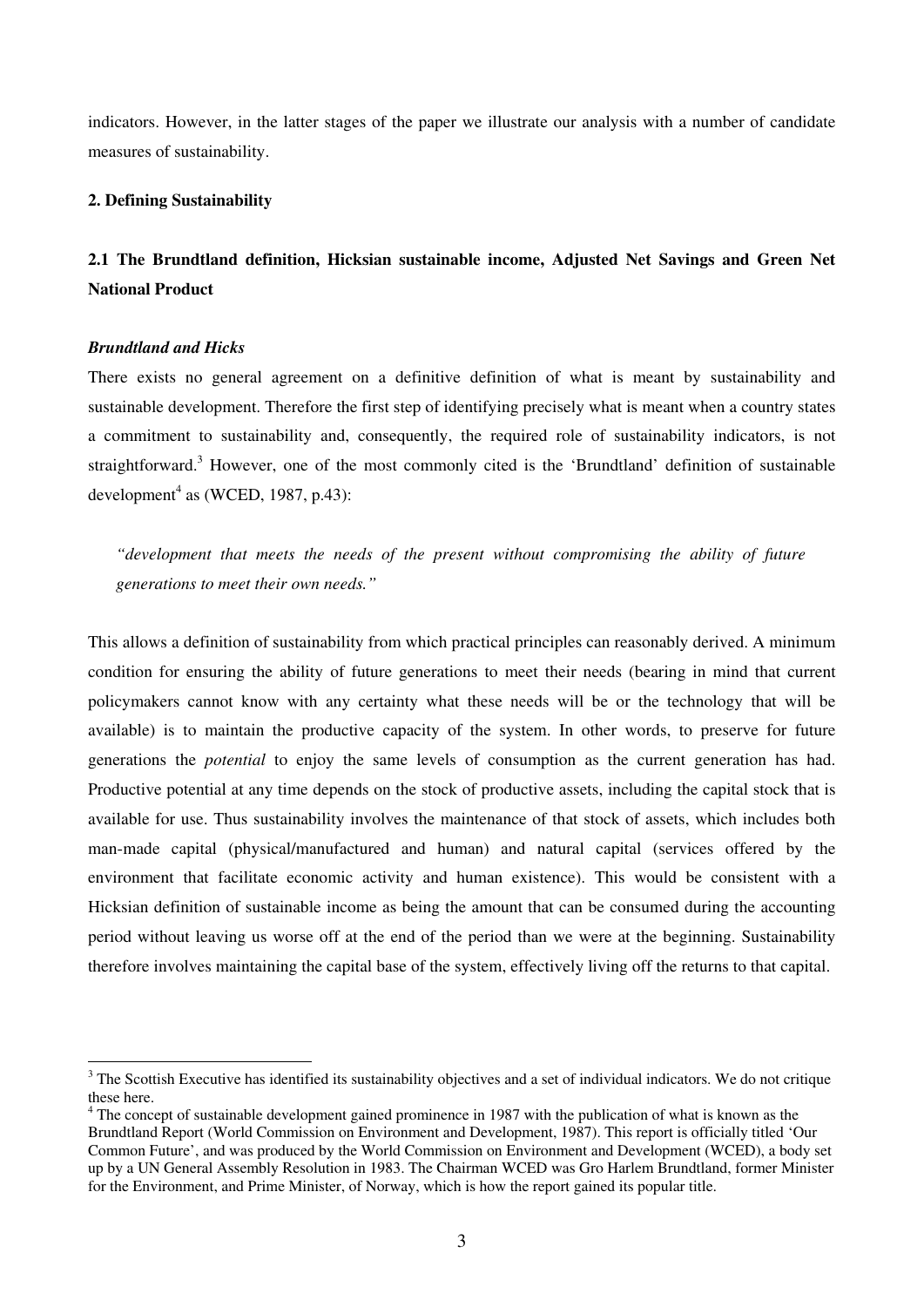#### *Adjusted GDP measures*

From this perspective, it is appropriate to consider the adjustment of the most commonly adopted measure of national income, GDP, to a basic measure of sustainable national income that is consistent with the Hicksian definition and incorporates the Brundtland definition of sustainable development. Most national accounts already include the adjustment to GDP *net* of depreciation (or consumption) of the capital stock, referred to as Net Domestic Product, NDP, which may be considered a better measure of real income. However, conventional measurement of NDP generally focuses on the depreciation of man-made *physical/manufactured* capital, ignoring the depreciation of human and natural capital. A more appropriate measure of sustainable income may then be one that also accounts for the depreciation of these other forms of capital. Rather than a 'Green GDP', as commonly cited, what we would be attempting to measure would be Green or sustainable NDP. Of course the use of the word 'Green' reflects the focus to date on the depreciation of natural capital and environmental issues rather than human capital. However, this focus also highlights the measurement problems that have so far prevented such adjusted measures of GDP/NDP emerging as viable options in measuring a sustainable income as part of conventional national accounting.

## *Genuine Savings/Adjusted Net Savings*

Despite problems of measurement, there have been noteworthy attempts that consider adjustments to account for the depreciation of a more broadly defined capital stock. The most common focus is on net savings: gross saving/investment minus what is required to offset depreciation of the existing capital stock. Pearce and Atkinson (1993, 1995) define a generic indicator, where they highlight the importance of being able to identify and measure different types of capital. The argument for not eroding the *natural* capital base of the system in particular is based on the argument of limited substitution possibilities between natural and manmade capital. Pearce and Atkinson distinguish between *weak* sustainability, where saving/investment is sufficient to cover depreciation of capital as a whole, and *strong* sustainability, where the latter condition may hold but development is not sustainable because of insufficient replacement of natural capital. Basically, this measure indicates whether a country is following the 'Hartwick rule', which requires that rents from natural resource extraction (price minus marginal cost of extraction) be re-invested to prevent the total amount of capital from declining. Where reinvestment is in man-made capital, this implies substitutability between natural and man-made capital and, thus, weak sustainability. Strong sustainability implies that natural resources can only be used at the rate of technological progress in their usage (i.e. keeping the stock, measured in efficiency units, constant).

# *Practical application of the Genuine Savings/Adjusted Net Savings index*

Jackson and McBride (2005) explain the practical development of this measure, mainly by the World Bank economist Kirk Hamilton, first with the label of the Genuine Savings Index, then as Adjusted Net Savings, with annual calculation of the measure for around 150 countries (including the UK but not Scotland) and reported in the World Bank's 'World Development Indicators' report (e.g. World Bank, 2006). The World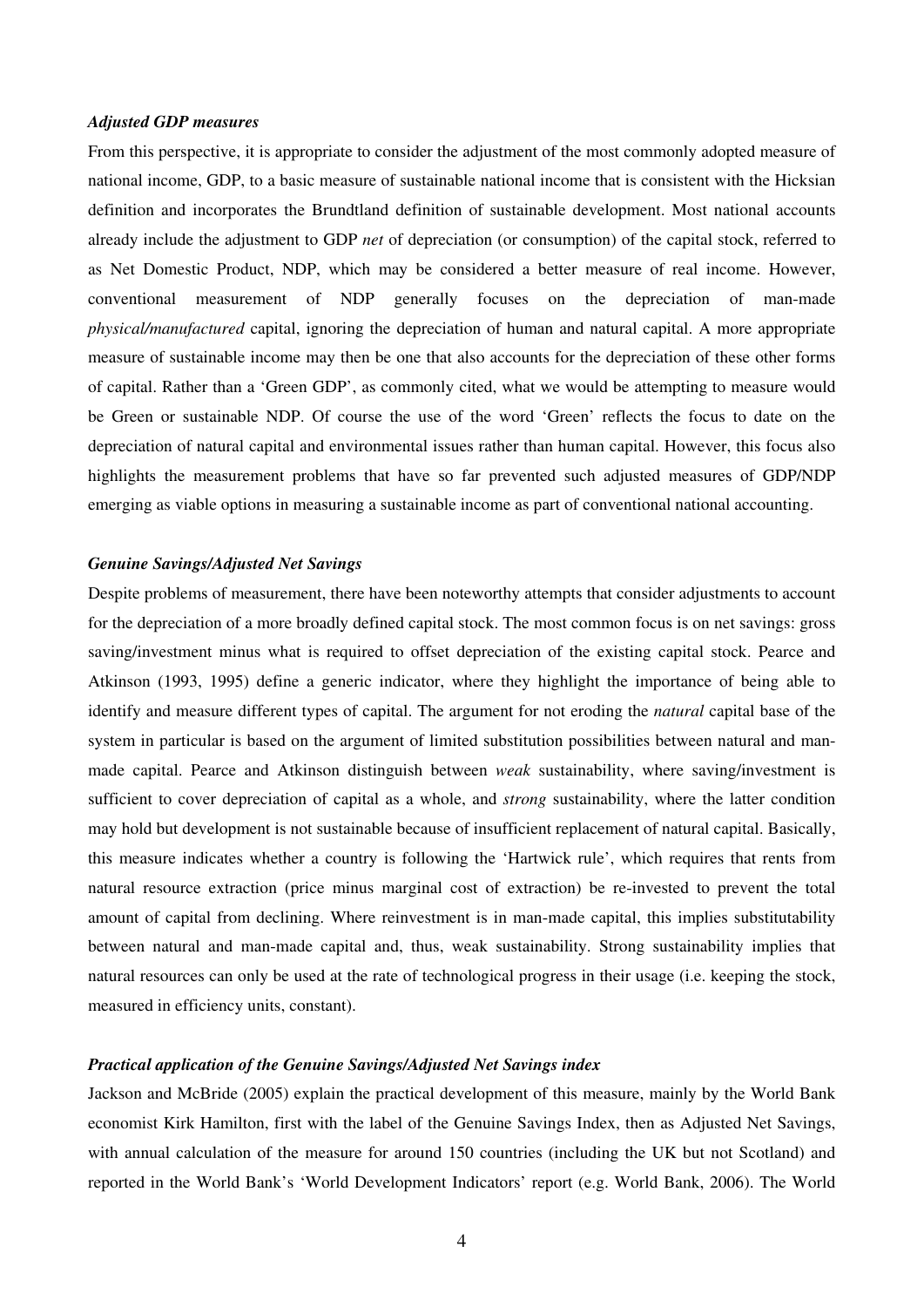Bank calculates adjusted net savings in four steps that are consistent with Pearce and Atkinson's (1993, 1995) generic measure. They begin with what they refer to as gross domestic saving<sup>5</sup> and first subtract estimates of capital consumption of produced assets (covering depreciation of man-made physical/manufactured capital. This part of the calculation is consistent with standard national accounting (and adjustment from GDP to NDP). Second, public expenditures on education are *added* to net savings.<sup>6</sup> The World Bank (e.g. 2006) explain that this is an attempt to account, albeit imperfectly, for investment in *human* capital and contrasts with standard national accounting, where this would be treated as a current expenditure.<sup>7</sup> Third, estimates of the depletion of a number of natural resources stocks are subtracted, valued at the rent from extraction.<sup>8,9</sup> Finally, deductions are made for carbon dioxide and particulate emissions, representing the depletion of the natural capital from pollution damage, using estimates of unit damage from emissions to the natural environment and the services it provides.<sup>10, 11</sup>

As noted above, Scotland is not one of the countries for which the World Bank regularly calculates Genuine/Adjusted Net Savings (though the UK is). An attempt to measure Genuine Savings for Scotland (over the period 1980-1993) is made by Hanley *et al* (1999). There is some variation from the World Bank methodology: first, it is not clear from the paper exactly how gross savings/investment are defined; second, carbon dioxide is the only pollutant accounted for and depreciation of natural capital from emissions are based on marginal abatement rather than damage costs; third, human capital is not accounted for at all. The natural resources accounted for are forestry, fisheries, aggregates, and North Sea oil and gas deposits.

<sup>&</sup>lt;sup>5</sup> Preferring to assess sustainability in terms of savings, the World Bank takes gross domestic investment and subtracts net foreign borrowings and adds net official transfers. It can be argued (e.g. Neumayer (2001) that a focus on investment is more appropriate for sustainability.

<sup>&</sup>lt;sup>6</sup> Spending on education seems to be treated as a net investment in education; depreciation of education, or, more generally, human capital, does not seem to be considered.<br> $\frac{7}{7}$ The World Bank (e.g. 2006) note that one unit of current

The World Bank (e.g. 2006) note that one unit of current expenditure on education does not necessarily yield an equivalent amount of human capital. They also note that the calculation should include expenditure on private education. However, they explain that public expenditure on education is selected as a proxy for which data are available for the largest number of countries.

 $8$  Note that the World Bank (2006) calculations of unit rents from natural resources, as in many practical calculations, use data on *average* rather than *marginal* extraction costs. This is due to problems of data availability but it is important to note that reliance of average cost data may lead to over or underestimation of natural resource depletion as marginal

costs will vary, for example, as resources become more scarce and difficult to extract.<br><sup>9</sup> The World Bank (2006) calculations focus on the following natural resources: Oil, natural gas, hard coal, brown coal, bauxite, copper, iron, lead, nickel, zinc, phosphate, tin, gold, silver and forests. All but the last of these are nonrenewable resources for which markets exist, with the implication that data is relatively easy to get hold of. Harvesting of forests is the only renewable resource extraction included and the World Bank (e.g. 2006) acknowledges that more would ideally be included in the calculation. Indeed, ALL natural resource stocks should, in principle, be included.

 $10$  Unit damages from carbon dioxide are calculated as "the marginal social cost per unit multiplied by the increase of the stock of carbon dioxide" (World Bank, 2006. p.187). Details are not given on how the marginal social cost is estimated but the unit damage figure is taken to represent "the present value of global damage to economic assets and to human welfare over the time the unit of pollution remains in the atmosphere" (World Bank, 2006. p.187). Unit damages from particulate emissions are based on the impacts on human heath of exposure to particulate matter pollution in urban areas and are based on willingness to pay to avoid mortality and morbidity from cardiopulmonary disease and lunch cancer in adults and respiratory infections in children that is attributable to particulate emissions.

<sup>&</sup>lt;sup>11</sup> Note that the World Bank calculations (see previous footnote) do not seem to account for the impact of carbon emissions on global warming. This would seem to be a significant omission.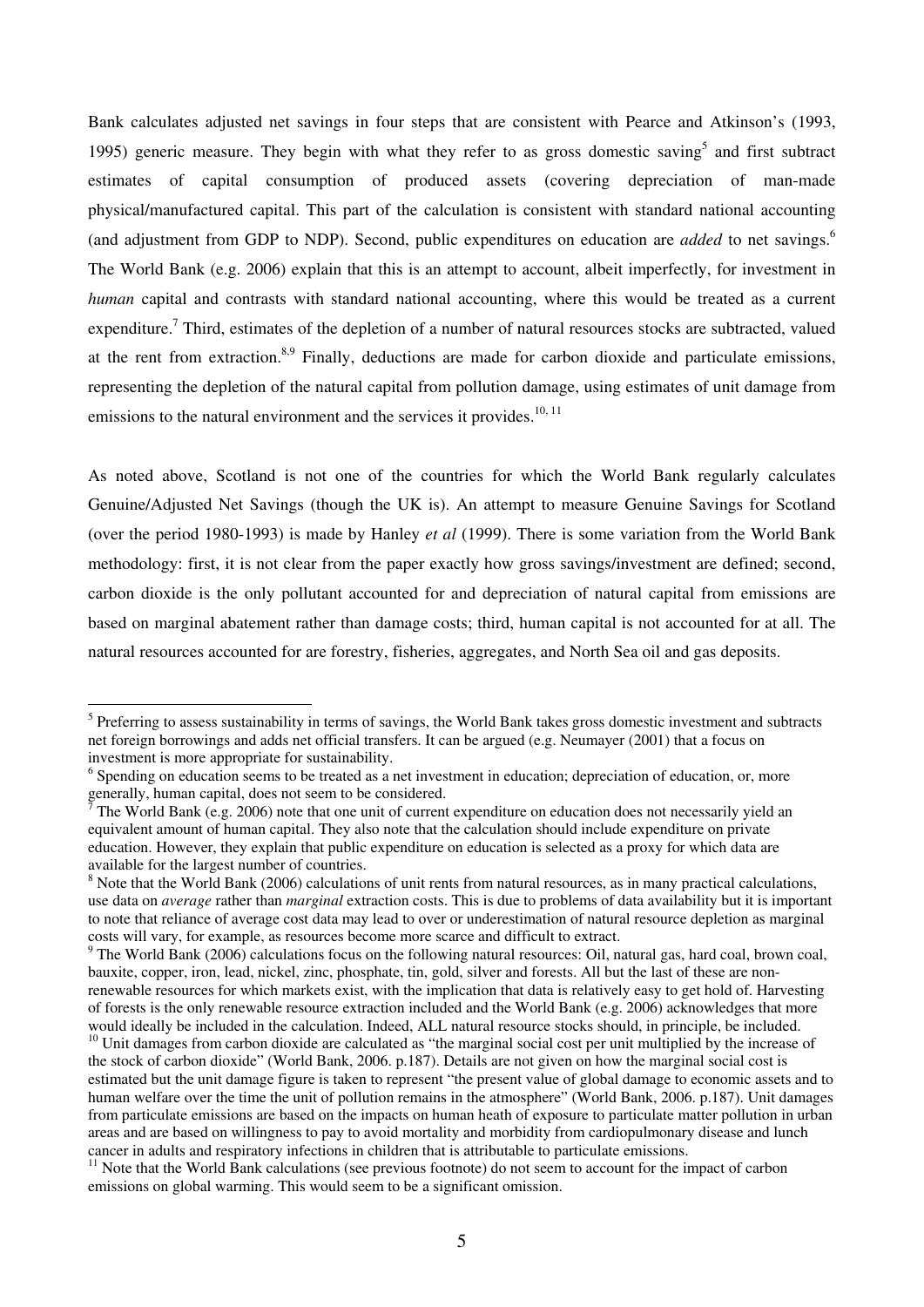A final point worth making at this stage, and we return to it in our conclusions, is that the Hanley *et al* (1999) attempt to measure Genuine/Adjusted Net Savings, and other composite measures of sustainability for Scotland, highlights a general issue of data availability for developing such measures. While Scotland is particularly well-served in many aspects (such as the availability of input-output tables), an essential precursor to development of further measures of progress would seem to be an assessment of the availability, quality and compatibility of economic, environmental and social data at the regional level.

## *GNNP*

 $\overline{a}$ 

Though less common than measurement of Genuine/Adjusted Net Savings, some attempts have been made to incorporate depreciation of a more broadly defined capital stock into adjusted measures of GDP. For example, Hanley *et al* (1999) and Pezzey *et al* (2006) attempt to calculate a 'Green Net National Product' (GNNP) for Scotland.<sup>12</sup> One key distinction here that has not been mentioned thus far is a focus on *national* rather than *domestic* product – i.e. using GNP rather than GDP as a starting point. The basis for this is that national product, which measures the income *accruing* to local residents, is commonly argued to be a better measure of welfare than domestic product, which measures the amount of income *generated* in the economy. However, in the case of a regional economy like Scotland, where cross-border flows of income are difficult to measure, it is commonly argued that national product cannot be reliably measured.<sup>13</sup>

The same types of problems encountered in measuring Genuine/Adjusted Net Savings also apply to GNNP (or GNDP) calculations, in terms of measuring/valuing the depreciation of natural capital and identifying which types of natural capital should be measured for the economy in question. However, it is important to note the distinction between Genuine/Adjusted Net Savings and integrated measures such as GNNP. Genuine/Adjusted Net Savings focuses on the capital stock that is available for use by *future* generations, while GNNP focuses on income available to the current generation. In work attempting to establish a measure of sustainable national income for the Netherlands, Gerlagh *et al* (2002) also argue that it is inappropriate to simply introduce the Genuine/Adjusted Net Savings component into NDP or NNP in place of the conventional component (representing depreciation of physical/manufactured capital). Their argument is that this involves hypothetical rather than actual values for the depreciation of natural capital.<sup>14</sup> Instead, Gerlagh *et al* (2002) use an applied/computable general equilibrium model at this stage to account for

 $12$  Relatively few empirical applications of 'green' national accounting measures such as Green GDP and GNNP have been published. However, the literature search carried out for this study suggests that there may be more policy applications in the not too distant future. For example, the United Nations University web-site is currently advertising a book by Takahiro Akita and Yoichi Nadamura on Green GDP accounting in China, Indonesia and Japan.

<sup>&</sup>lt;sup>13</sup> This issue does merit further investigation though. For example, Allsopp (2003) argued for the use of income tax data to construct regional income accounts. If such a development were made, these data would be appropriate for use in calculating national product measures for Scotland.

<sup>&</sup>lt;sup>14</sup> We return to Gerlagh *et al's* (2002) argument in Section 4 in discussing proposals for 'baskets' of composite indicators.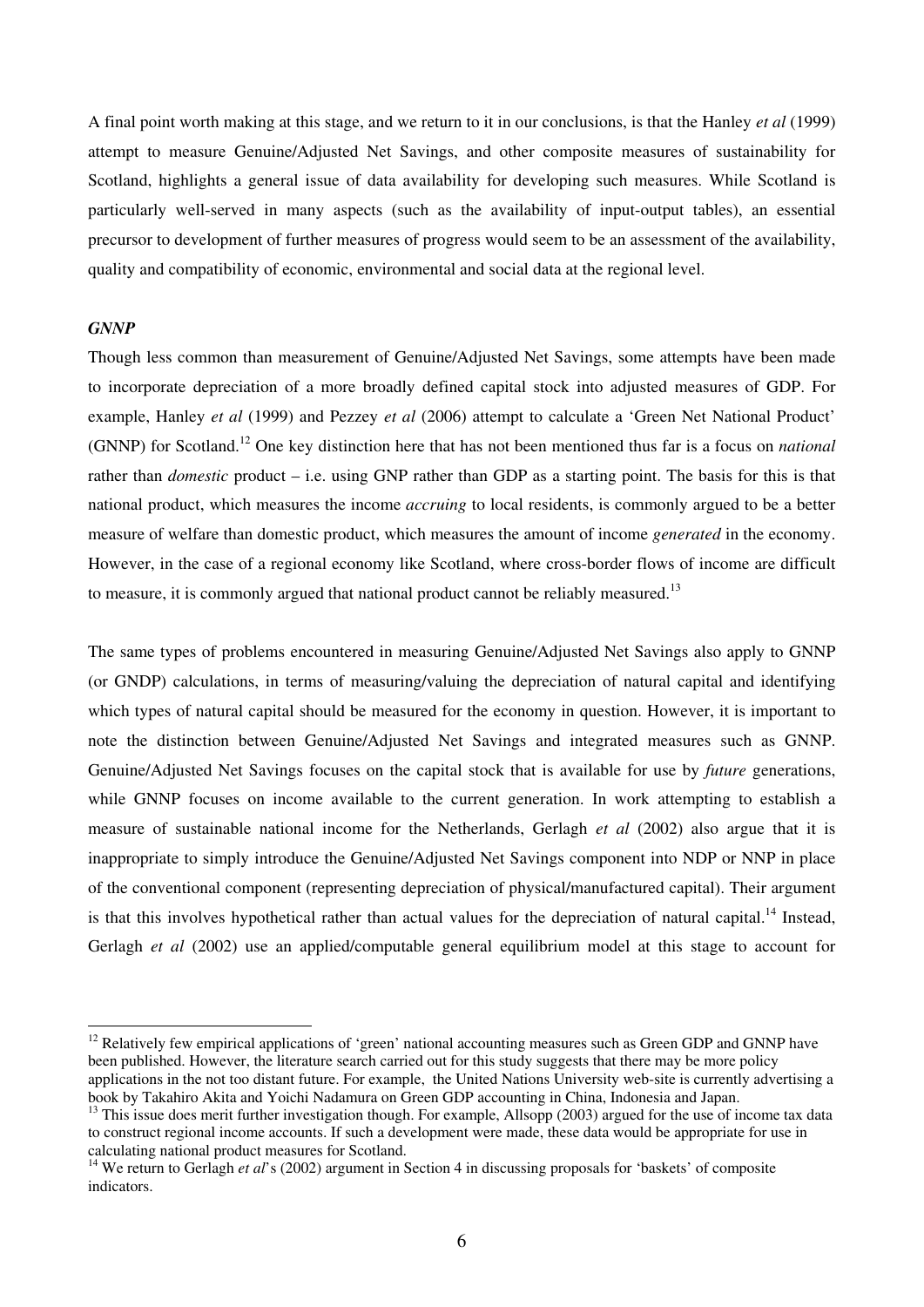interaction between economic and environmental variables and to estimate sustainable national income in terms of *the impact on GDP* (or GNP) if a set of environmental constraints must be met.<sup>15</sup>

#### *Adjustment of GDP to account for resource costs of defensive expenditures*

While both Genuine/Adjusted Net Savings and GNNP are hampered by the practical problems of valuing and measuring the depreciation of natural (as well as, ideally, human and intellectual capital), such measures are in principle robust and (neo-classical) theory-consistent. Note also that other adjustments to GDP would also be similarly appropriate. For example, in conventional GDP accounting, the costs of defensive expenditures such treating waste are treated as an addition to national income, while no account is taken of the welfare loss caused by the damage in the first place. Allan *et al* (2006) consider the former issue, detailing construction of a 'pollution-adjusted' GDP, where the resource costs of disposing/cleaning up waste or pollution generated in production activities are considered as a negative rather than positive element in the GDP calculation. This analysis focuses on Scotland because of the availability of Input-Output (IO) tables, which facilitate such a calculation. However, again, data limitations of the conventional type of IO tables constructed in Scotland impact on the reliability of the calculation.<sup>16</sup>

Note that the limitations of the measures discussed thus far are practical ones. However, it can also be argued that there are problems in terms of the extent to which such measures can be taken as sufficient indicators of sustainability in practice. There are two broad issues that can be illuminated taking specific examples. First, in terms of global sustainability, Pearce and Atkinson (1993, 1995) note that their generic net savings indicator may take a positive value under strong sustainability conditions (i.e. not running down the natural capital base) in any one country if that country imports the natural resources it requires (directly or indirectly) to meet its consumption demands. This issue of 'importing sustainability' is one of the central concerns of Ecological Footprint measures (originated by Wackernagel and Rees, 1996, 1997). Second, while the measures discussed above do consider welfare, or 'well-being', in terms of consumption levels, where sustainability concerns are broader than those of consumption possibilities and preserving the natural capital stock (the productive capacity of the environment), it is likely to be argued that these are limited as indicators of sustainable development.

The key issue here is what is meant when people talk about sustainability. The Brundtland definition focuses on the impact of development on future generations. Genuine/Adjusted Net Savings focuses on the maintaining the stock of productive assets, particularly natural capital, in any one country for use by future generations of people living in that country. However, the two arguments in the previous paragraph suggest a

 $\overline{a}$ 

<sup>&</sup>lt;sup>15</sup> Note that, under this treatment, sustainable income is no longer simply an indicator that can in principle be measured. Moreover, any estimates are dependent on the precise nature of the general equilibrium model used.

<sup>&</sup>lt;sup>16</sup> Issues relating to how the Scottish IO tables could be adapted to better facilitate economy-environment analysis have been raised with both the Scottish Environmental Accounts Working Group and the Input-Output Expert User Group set up by the Scottish Executive.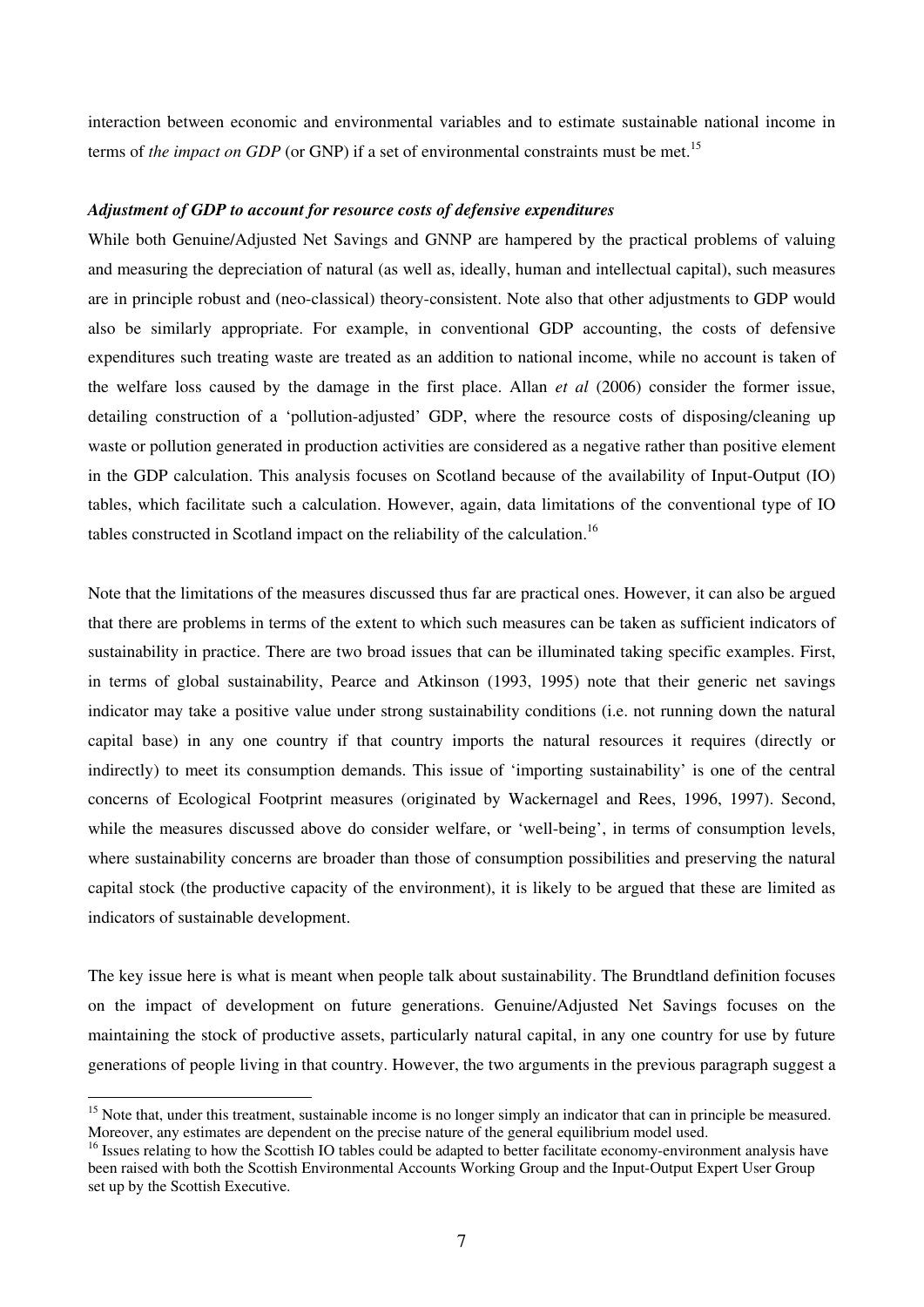focus that is wider than the interests of future generations and the stock of natural capital in any one country, with attention to both the sustainability of the global system and to the quality of life enjoyed by current generations in any one country.

## **2.2 Two broad types of sustainability concern**

# *Global sustainability concerns*

This last point in the previous section highlights an important question: what does any one government actually *mean* when it expresses a commitment to sustainability? The possible answer falls into one of two broad categories, but these often get conflated in discussions of sustainability. First there is the type of sustainability that is only really meaningful on a global level: economic development without risk of a global systems collapse due to overuse of natural resources and/or pollution/waste generation beyond the carrying capacity of the environment. This is the type of sustainability concern raised by Meadows *et al* (1972) in 'The Limits to Growth'. Using a formal systems analysis model of the world, Meadows *et al* (1972) predict limits to continued world economic growth within the next one hundred years "if the present growth trends in world population, industrialisation, pollution, food production, and resource depletion continue unchanged" (p.23). Achieving sustainability in this sense implies the requirement of full multilateral cooperation and participation to pursue economic development under a set of *sustainability constraints*, all of which are binding (i.e. if any one of the constraints necessary for sustainability is broken the system becomes unsustainable).

Sustainability agreements, such as international standards, may also be legally binding, or it may be that countries voluntarily choose to meet given targets as binding constraints on their development. Of course, legal commitments, internal commitments/targets and agreements relating to global sustainability concerns may not translate to constraints that, if broken, imply a global system collapse (e.g. EU legislation concerning water quality, commitments to electricity generation using renewable sources etc). However, the argument is similar in that where constraints exist each of these must be tracked separately.

## *Local quality of life concerns*

The other thing that a government may mean by commitment to sustainability is commitment to maintaining the *quality of life* enjoyed in the country it is responsible for. This is of course connected to the issue of global sustainability, since the quality of life in any one country will be affected by the risk of global system collapse. However, while unilateral action on global sustainability is likely to have little effect (especially where the country in question is small, as in the cases of the UK and Scotland), there is a great deal an individual government can do to influence the quality of life in its own country. Moreover when sustainability is interpreted in this way, unlike in the case of global system sustainability, there is no set of jointly binding constraints. Policymakers can made trade-offs between different factors that affect the quality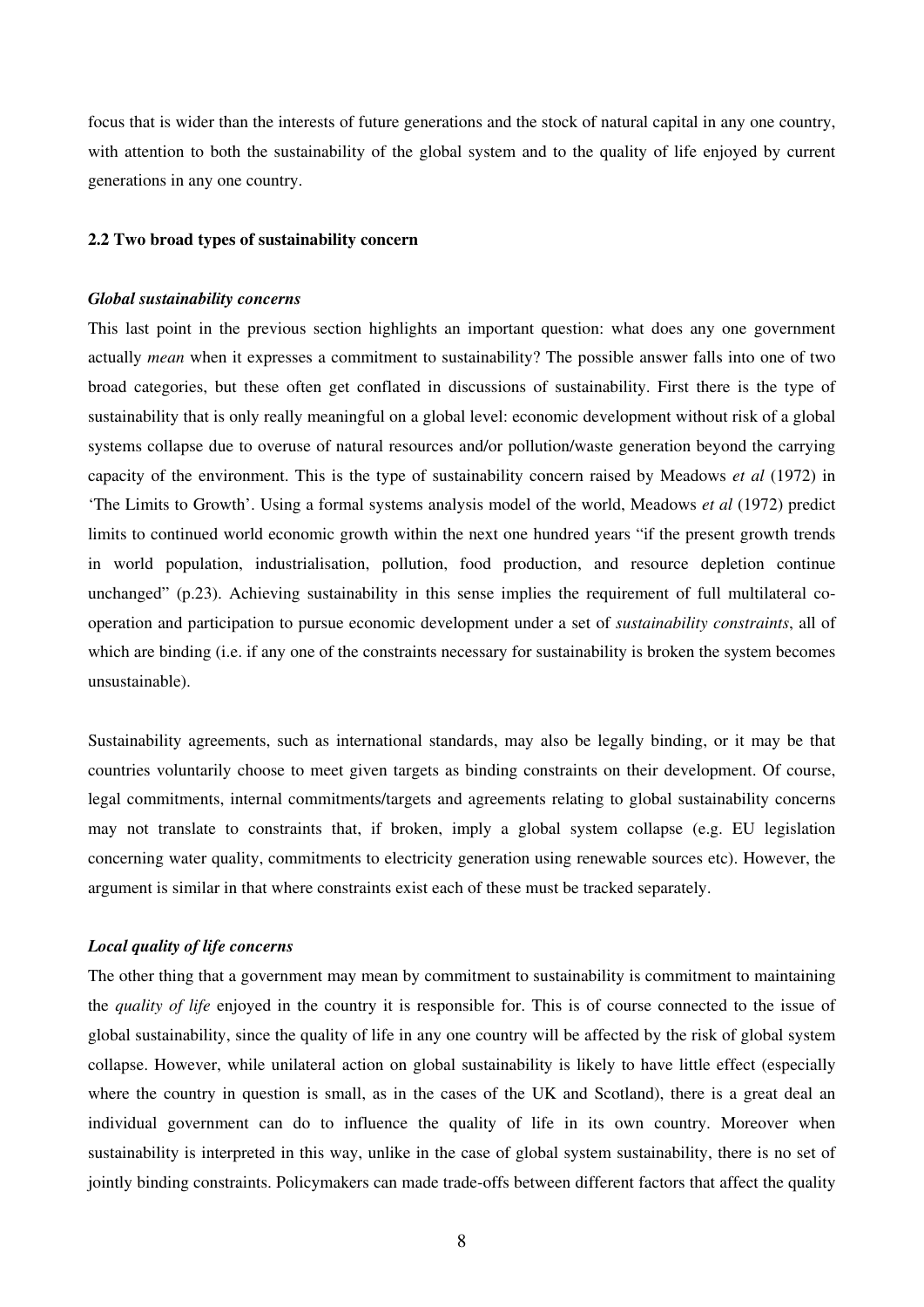of life depending on the preferences of the people who live in the region or country they are responsible for.<sup>17</sup> Achieving sustainability in *this* sense implies economic progress according to some *social welfare function*, including all factors that affect the quality of life (including environmental conditions), weighted according to preferences. Of course a key point is that such a function should, in principle, incorporate the preferences of future generations, as well as those of the current generation; a point that would make the construction of such a function very problematic in practice. On the other hand, measures such as Genuine/Adjusted Net Savings do constitute an attempt to take into account the needs (though not the preferences) of future generations. It could be argued that it is appropriate to impose concern for future generations by introducing a constraint that Genuine/Adjusted Net Savings must be positive.

# *Interaction of local and global concerns*

In any one country, the sustainability argument involves consideration of elements of both the quality of life and global sustainability approaches. The state of the global system will impact on quality of life in a given country and commitments to international agreements on global sustainability will place a number of constraints on that country's economic activity. Moreover, there is also a connection to global sustainability in terms of the true impact of any one country's economic activity on the global system. If an economy imports inputs to production and/or goods and services to final demand the issue of 'importing sustainability' arises, since imports are likely to embody resource use and/or pollution generation in the country of origin. As noted above, this is a central concern that Ecological Footprint analyses attempt to address.

# *A framework for thinking about sustainability*

 $\overline{a}$ 

In this section we have identified two different types of sustainability issues: concern for the sustainability of the global system and concern over maintaining the quality of life enjoyed in a particular economy. However we should note these are not categories that all sustainability concerns can be sorted into. Rather they give a *framework* for thinking about sustainability. There will be grey areas between the types of global and local level concerns identified above, and whether sustainability means development under a set of jointly binding constraints, or whether there can be trade-offs according to some social welfare function.

Take, for example, the idea of the sustainability of the global system, meaning that development must take place under a set of binding constraints: this type of sustainability concern could also apply at the local level. An example of this is the case of fish stocks, where over-fishing may lead to the collapse of a local economy.<sup>18</sup> In the case of renewable resources, sustainability means accepting the constraint that the harvest rate must not exceed the regeneration rate of the resource in question. Over-fishing in local waters may not

 $17$  The notion of different types of sustainability concern implying progress either with or without the possibility of trade-offs may link back to the idea of the substitutability/complementarity of physical and natural capital.

 $<sup>18</sup>$  Note that the example of fish stocks is a purely illustrative one. We claim no in-depth knowledge of fishing and the</sup> movement of fish stocks and are aware that there may technical problems with the example.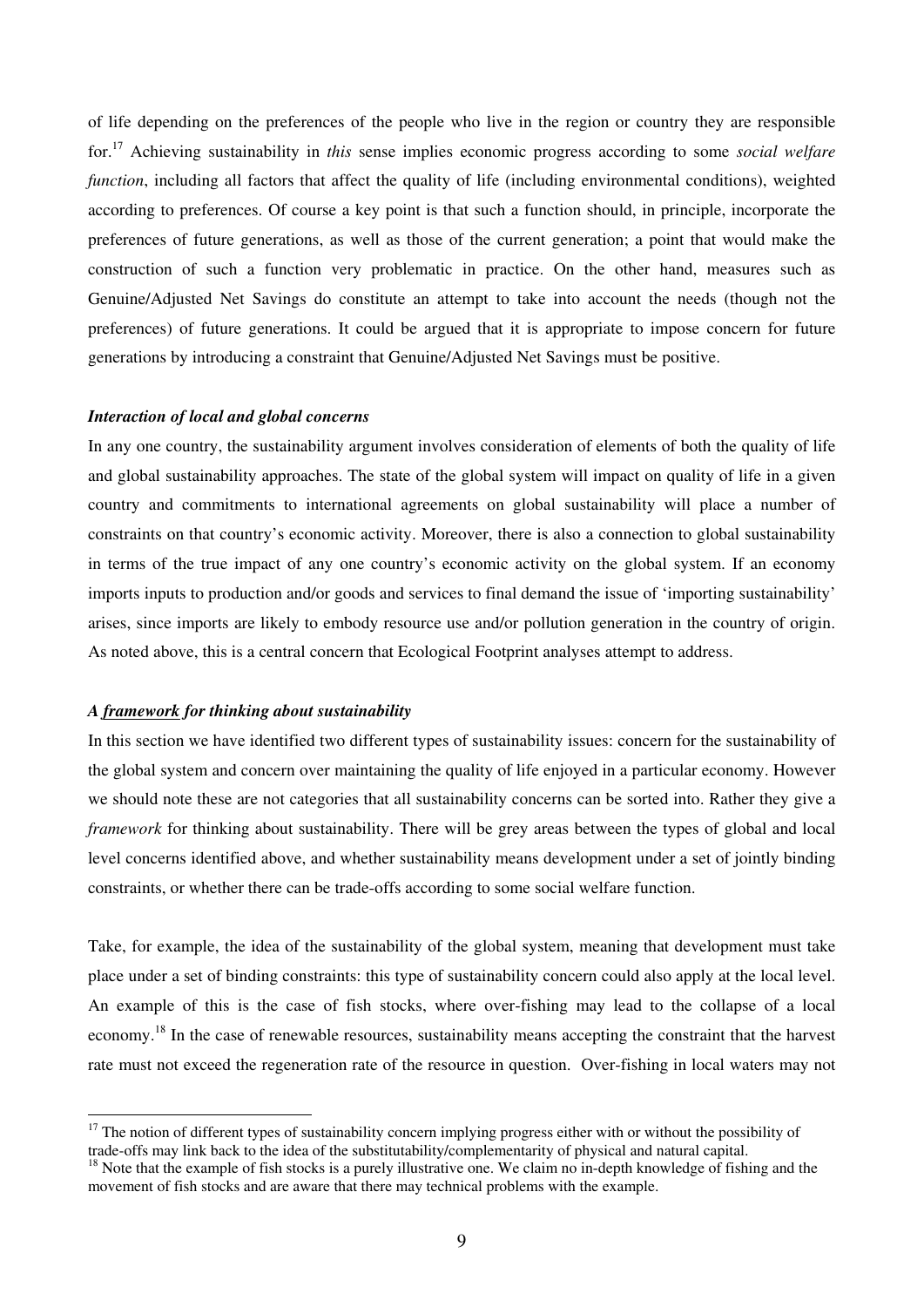affect the global system, since at the global level the harvest rate may remain within the constraint of being less than or equal to the natural reproduction rate of the type of fish in question. However if the constraint is broken at the local level the local system in question will become unsustainable if it is reliant on the fishing industry. Again, as argued above, this will also affect quality of life in the local economy, and, if the benefits from the fishing industry are considered important to the quality of life in a given local economy, this would be reflected in any welfare function constructed for that economy. However, the point is that if over-fishing means a risk of local system collapse, it becomes a factor that cannot be traded-off against something else, instead constituting a binding constraint on activity.

Another point is that in practice there may be various layers of government concerned with decision-making for sustainability. For example, at the international level greenhouse gases emissions are a global sustainability concern. Conversely, if, for example, at the local level greenhouse gas emissions are mainly in the form of traffic emissions, the main concern is more likely to be the effect on the quality of life (health and well-being) of heavy traffic. The question is whether sustainability constraints are binding at the level in question; for example, if a country is committed to an international agreement on greenhouse gas emissions then this becomes a binding constraint as well as a quality of life issue.

However, as noted above, the key issue is an awareness of the two broad types of sustainability concern. Our argument is that when different types of sustainability concerns are distinguished in this way many of the questions as to the appropriate type and numbers of indicators are resolved by the need to address the relevant issues in a practical manner. Most of the restrictions on how to address the sustainability problem lie in the area of global sustainability (since constraints here are likely to be binding and problems must be addressed on a global scale with multilateral co-operation and co-ordination). However there is more freedom in addressing questions of quality of life, with individual policymakers able to make trade-offs to reflect the preferences of their own people, within the constraints of the economy and of international agreements on global sustainability.

# **3. The Role of Individual and Composite Sustainability Indicators**

## **3.1 Analysis of common critiques of composite indicators**

## *Individual versus composite?*

As the Scottish Executive is doing now, it is common for policymakers to consider the feasibility of (i) sets of individual indicators of different key variables, and (ii) the notion of composite indicators incorporating different factors, including economic, social and environmental inputs, into a single composite indicator (or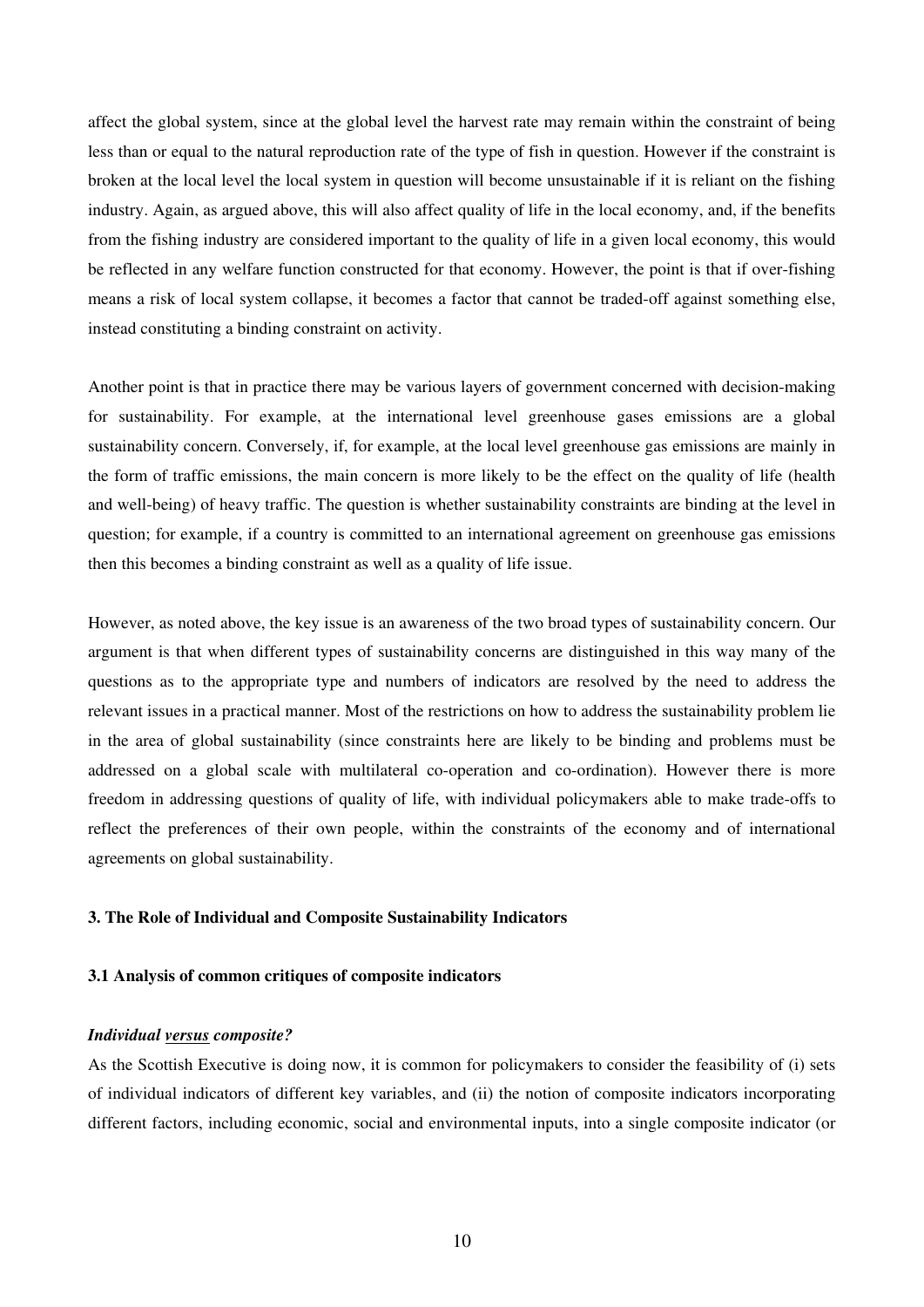basket of composite indicators<sup>19</sup>) of sustainability and welfare/well-being. This is often set up as a question of one versus the other. For example a common argument in the literature (and in the UK 1998 *Sustainability Counts* and 1999 *Quality of Life Counts* consultation documents) is that composite, or aggregated, indicators are not scientifically valid or technically robust. The basis of this argument is what is perceived to be the subjectivity of choice and method of weighting the included components, and of the sensitivity of the index to these choices and weights. A second criticism raised in the literature is that positive and negative effects in different factors can cancel each other out meaning that important problems may be hidden in a composite indicator. Related to this second criticism is the point that the sustainability problem is a complex one and the question must be asked as to whether it is reasonable to attempt to capture the answer to the question "are we behaving sustainably?" in a single number.

### *The significance of distinguishing the two types of sustainability concern*

While the points made in criticism of composite indicators are legitimate concerns, it is not clear that this should rule out their use in favour of individual indicators. One point is that the argument of subjectivity in the choice and weighting of components applies equally to the decision to have a set of individual indicators unless all possible factors are included in the set. This is because choosing a set of individual indicators implicitly involves attaching zero weight to any factors not included (as well as a variable and implicit weighting system in individuals' interpretation of a set of individual indicators). More generally, we would argue that the question of individual and/or composite indicators is not being addressed in the best way. If this problem is considered from the perspective of the two types/interpretations of sustainability identified in Section 2.2, global sustainability and quality of life in any one country, then both individual and composite indicators become relevant depending on the sustainability problem in question.

## *Global sustainability concerns and monitoring constraints*

 $\overline{a}$ 

In terms of global sustainability - where we have argued that this involves economic progress/development under a set of binding sustainability constraints, *all* of which must hold - the criticisms made above of composite indicators are crucially important. In section 2.2 we explain that if one of the constraints necessary for sustainability is broken, then the system will become unsustainable. If this is the case, then missing out something important, under-weighting a component, and/or cancelling effects could lead to the mistaken conclusion that current behaviour is sustainable when in fact it is unsustainable because a binding constraint may be violated. This, however, will also be true of sets of individual indicators if the set is incomplete. Indeed the question could be raised as to whether an exhaustive list of constraints necessary for global sustainability is possible when knowledge is incomplete as to how the global system functions (i.e. we have incomplete knowledge on the working of ecosystems etc). However the argument we are making here is that in the case of global sustainability individual indicators are *necessary* to check that *none* of the constraints on

 $19$  This may be an important distinction and we return to the issue of 'baskets' of composite indicators in Section 4.4.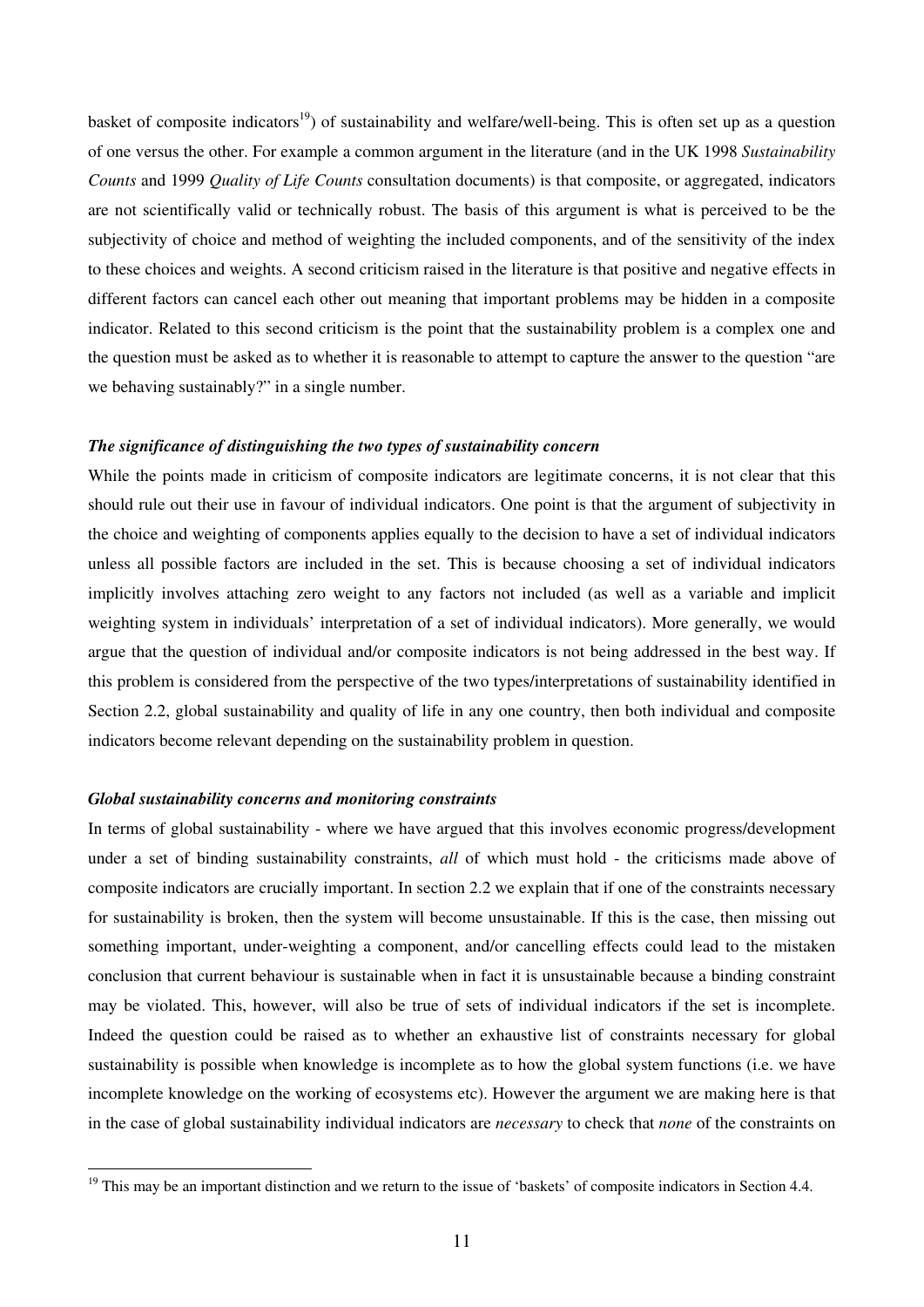behaviour necessary to prevent the risk of system collapse is being violated.<sup>20</sup> (Of course this must be qualified in that such constraints can only be based on current knowledge as to how the global system functions.)

#### *Local sustainability concerns and the concept of a social welfare function*

However, the situation is less clear-cut if the sustainability being addressed relates to the quality of life in any one economy. In this case *both* individual and composite indicators are useful, and the criticisms made of composite indicators are less valid than in the case of global sustainability. One criticism that is often made is the subjectivity involved in choosing and weighting components for any welfare index. This *is* an important point and there are two aspects to the issue. First, there is the problem of getting people to reveal their true subjective preference. Second, there is the problem of how to aggregate these preferences.<sup>21</sup> This means that in practice any social welfare function is to some degree a somewhat arbitrary one, in as much as any political process rarely identifies a unique solution that would be unanimously acceptable.<sup>22</sup> Moreover, a social welfare function that is acceptable in one country is unlikely to be ideal for any other. For one thing the political process differs across countries (even across democracies) and this will affect *how* the social welfare function is determined. Secondly, even in countries with similar political processes, preferences will be influenced by history, culture, religious beliefs etc.

However the reality is that policymakers *have* to make welfare decisions for the country or region they are responsible for, and this involves making decisions on trade-offs between different factors. This implies that in making any decision policymakers *implicitly* use a social welfare function, in that they will take into account a number of factors which will be traded off against one another depending on the importance, or weight, they attach to each one.<sup>23</sup> Therefore it can be argued that the explicit statement of a composite indicator(s) is simply focussing on something policymakers have to come to terms with every day, and that rejection of composite indicators on the grounds of subjectivity implies a failure to recognise this point. If an implicit social welfare function already exists, accepting sustainability objectives means accepting some restriction(s) on that function. They key issue is how these restrictions come about. In the case of global sustainability concerns, this will involve the acceptance of some agreed objective. However, in the case of quality of life, the evaluation of the necessary restrictions is less clear. Ideally this will be done through a

 $\overline{a}$ 

 $20$  One possibility to monitor system sustainability using a composite indicator/social welfare function would be if a non-linear function were used. For example if emissions of some pollutant,  $p_x$ , cannot not exceed value  $p_x^*$  if the system is to remain sustainable, as  $p_x$  approaches value  $p_x^*$ , the value of the social welfare function will fall dramatically.

<sup>&</sup>lt;sup>21</sup> Note that this argument implicitly assumes that the personal preferences of citizens should underpin government decisions. However, not all countries are democracies so this assumption will not be a valid one in all cases.  $22$  In a democracy the practical solution to this problem is the requirement of a solution that is acceptable to the

majority.

 $^{23}$  However, in reality, due to the nature of the political process in any country, there is no requirement that policymakers are consistent in terms of what variables are included or in their use of implicit weights. Moreover, policymakers may not wish to make these trade-offs explicit.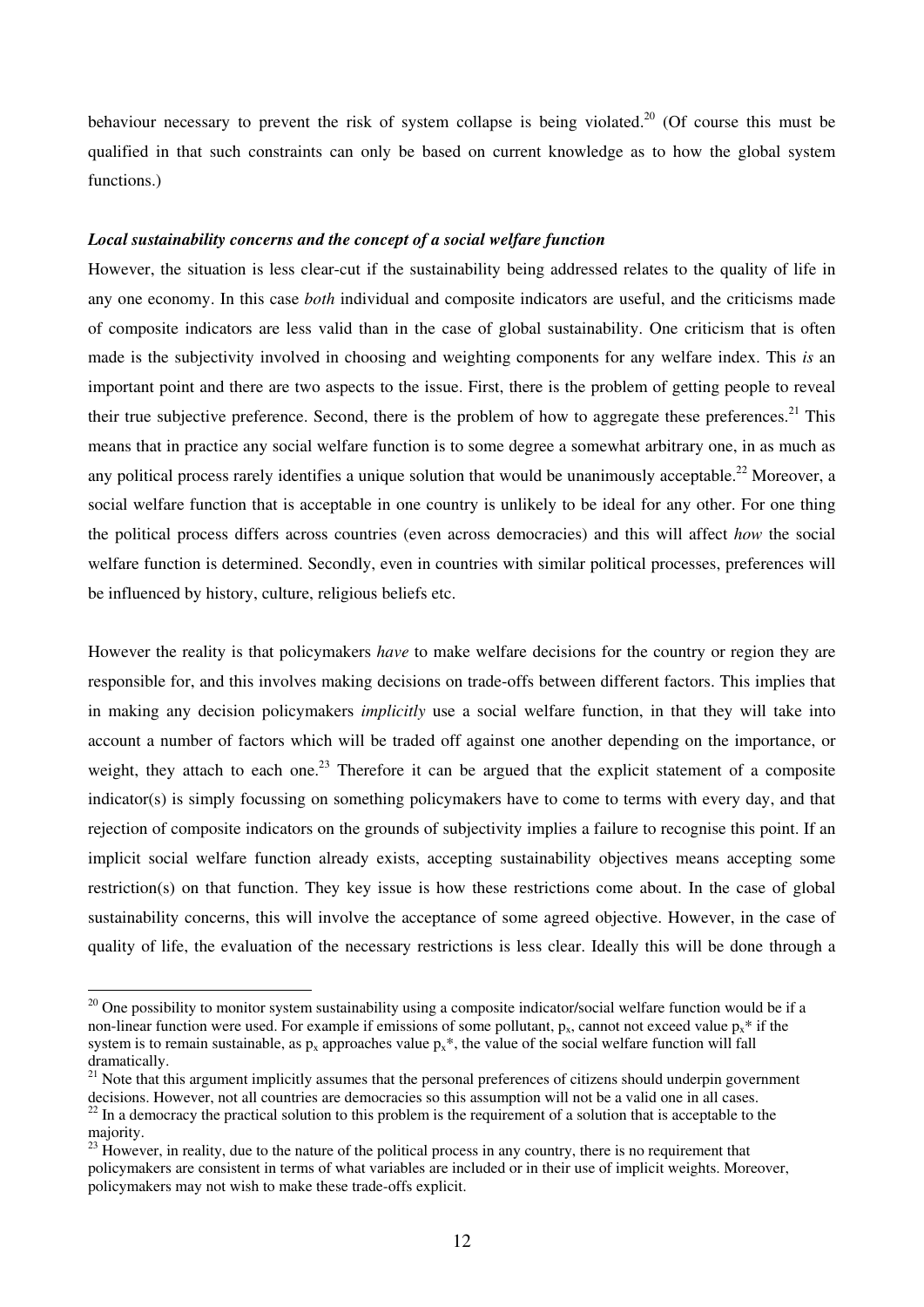consensual process. However, the problem for policymakers is how to interpret, articulate and implement the 'right' thing to do.

Moreover, it should be noted that environmental goods (or 'bads', in the case of pollution) often tend to have the characteristics of *public goods* (or, perhaps more correctly, common resources<sup>24</sup>) and it is difficult to derive an efficient method for determining the 'right' level of public goods.<sup>25</sup> Determining the optimal level for a pollutant, for example, is complicated by information problems regarding the true (social) marginal cost of pollution as compared to the marginal benefit arising from the polluting activity. The situation is further complicated by the fact that in reality a large number of environmental factors are often involved. This means a situation with *multiple* public goods. However, if the country is a democracy, the population elects governments to make welfare judgements and provide public goods on their behalf. The political process can reveal weights to represent what people think are the marginal trade-offs involved between different public goods to report, in the form of an index or welfare function, a composite public good: the quality of life. However, as argued above, in practice, there may be problems in articulating and implementing provision of such a public good, particularly where the political process is imperfect and possibly subject to systematic bias (e.g. as a result of lobbying activity).

## **3.2 Practical implications**

 $\overline{a}$ 

#### *Determining a social welfare function*

Determination of a welfare function as an indicator of progress, using components and weightings relevant to the preferences of the people living in the economy in question (and this will vary from country to country), would then seem to be a perfectly valid and useful exercise. Where a consensual process has been used to determine what is important to the population regarding their quality of life, such an exercise to establish a welfare function would seem, in principle, possible. Of course, attention should be drawn to the theoretical problems inherent in aggregating individual preferences to get a social welfare function, as proven in what is known as Arrow's Impossibility Theorem.<sup>26</sup> Nonetheless, while such problems cannot be fully overcome, progress on constructing a useful indicator can be made. Contributions by authors such as Keeney (1974) and

 $24$  A key problem with natural resources/environmental services is that consumption is rival, with the implication that it may be more correct to refer to a common resource problem rather than public good problem.

<sup>&</sup>lt;sup>25</sup> It can of course be argued that not all environmental goods have the characteristics of public goods (or common resources) and that markets may be capable of allocating efficient levels of some environmental goods, in particular many natural resources. The point is that it is necessary to recognise the distinction between cases of 'missing markets' (e.g. pollution) and cases where markets *do* exist but might be imperfect (e.g. finite natural resources such as oil). The problem in the second case that is there might be market failure so market prices might not be the 'right' prices for sustainable supply.

<sup>&</sup>lt;sup>26</sup> Arrow (1951) identified a number of conditions that one could reasonably expect to be met by a collective ordering of preferences. However, his 'Impossibility Theorem' demonstrates how there is no procedure by which to transpose individual preferences into a collective preference ordering that satisfies all these conditions. To date no one has found a satisfactory way to overcome this problem.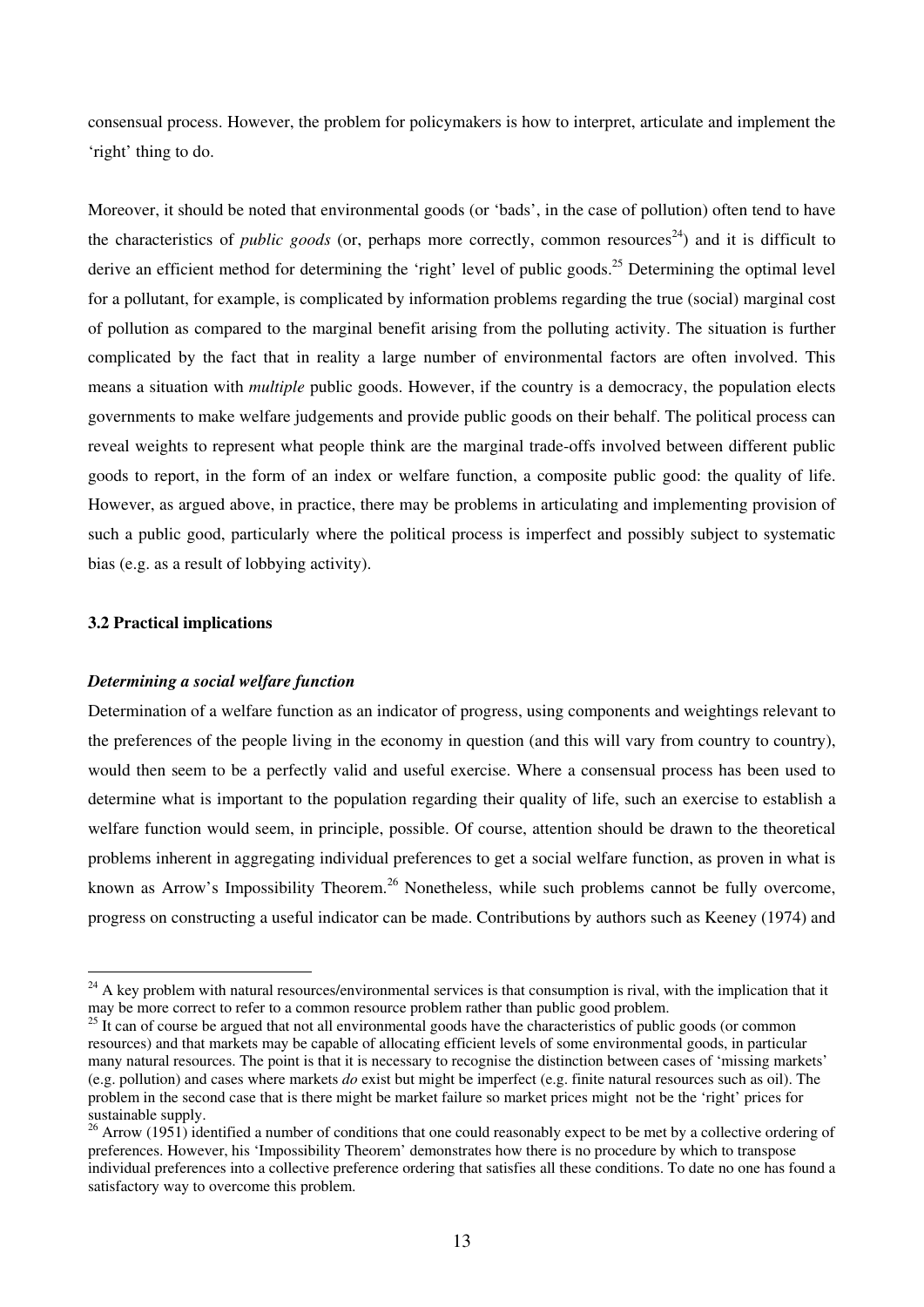Keeney *et al* (1990) offer general advice.<sup>27</sup> Others have made practical attempts to construct composite indicators that focus on quality of life/welfare. These tend to fall under the ISEW umbrella.

## *The ISEW/Genuine Progress Indicator as a social welfare function*

In the sustainability literature, the idea of an Index of Sustainable Economic Welfare (ISEW), also known as a 'genuine progress indicator' (GPI), is the best known suggestion for such a welfare function. However it should be noted that none of the ISEW indices compiled to date appear to use data on preferences elicited through a consensual process. The question of sensitivity to what components are included and assumptions are made *is* an important one (see Perman *et al* 1999, pp.509-511, and Neumayer, 2000, on how the gap between GDP and an ISEW may collapse if certain components are removed<sup>28</sup>). However, this question of sensitivity does not rule out the possibility of using composite indicators like an ISEW, provided that sensitivity analysis is possible so as to explore the impact of different definitions of the indicator (particularly in terms of the weights attached to different components). It is also important to note that ISEW is something of an umbrella term; we would argue that criticisms of specific ISEW applications should not preclude consideration of developing the concept to something that may be more useful (e.g. the approach taken by the New Economics Foundation in developing their 'Measure of Domestic Progress'). We discuss development of the ISEW framework in more detail in Section 4.

#### *Combined use of composite and individual indicators*

 $\overline{a}$ 

However, even in considering the case of quality of life, the argument that important factors can get hidden in a composite indicator remains valid. For this reason it would seem important to have a set of indicators for all the individual factors that impact on the quality of life, and that these be monitored as well as the selected composite indicator(s). An important reason for employing both composite and individual indicators is that many individual factors may impact on the quality of life, meaning that the set of individual indicators may be large. The appeal of a composite indicator is that it aids comprehension and is likely to be more digestible and less overwhelming than a large series of individual indicators. These are important considerations to those hoping to inform and involve a wider audience in the question of sustainability, which requires changes in the behaviour of individuals. Moreover, it can be argued that an index would force the *opportunity cost* (including the environmental opportunity cost) of any decision to be taken into account. As argued above, the weights with which different components enter the index represent the marginal trade-off between different factors that affect the quality of life/quality of the environment, which is not the case if a small number of factors are examined individually. These advantages of using composite indicators are set against

 $27$  Keeney (1974) specifically addresses the issue of quality of life in the context of environmental problems, identifying many of the issues and arguments put forward here (including the inherently subjective nature of people's preferences with respect to the environment). The later work by Keeney *et al* (1990) offers more practical guidance, drawing on an exercise conducted with members of the German public, on eliciting public values and preferences.

<sup>&</sup>lt;sup>28</sup> Although GDP and ISEW will only become equivalent if zero weights are attached to all (positive and negative) elements included in the ISEW but not in GDP.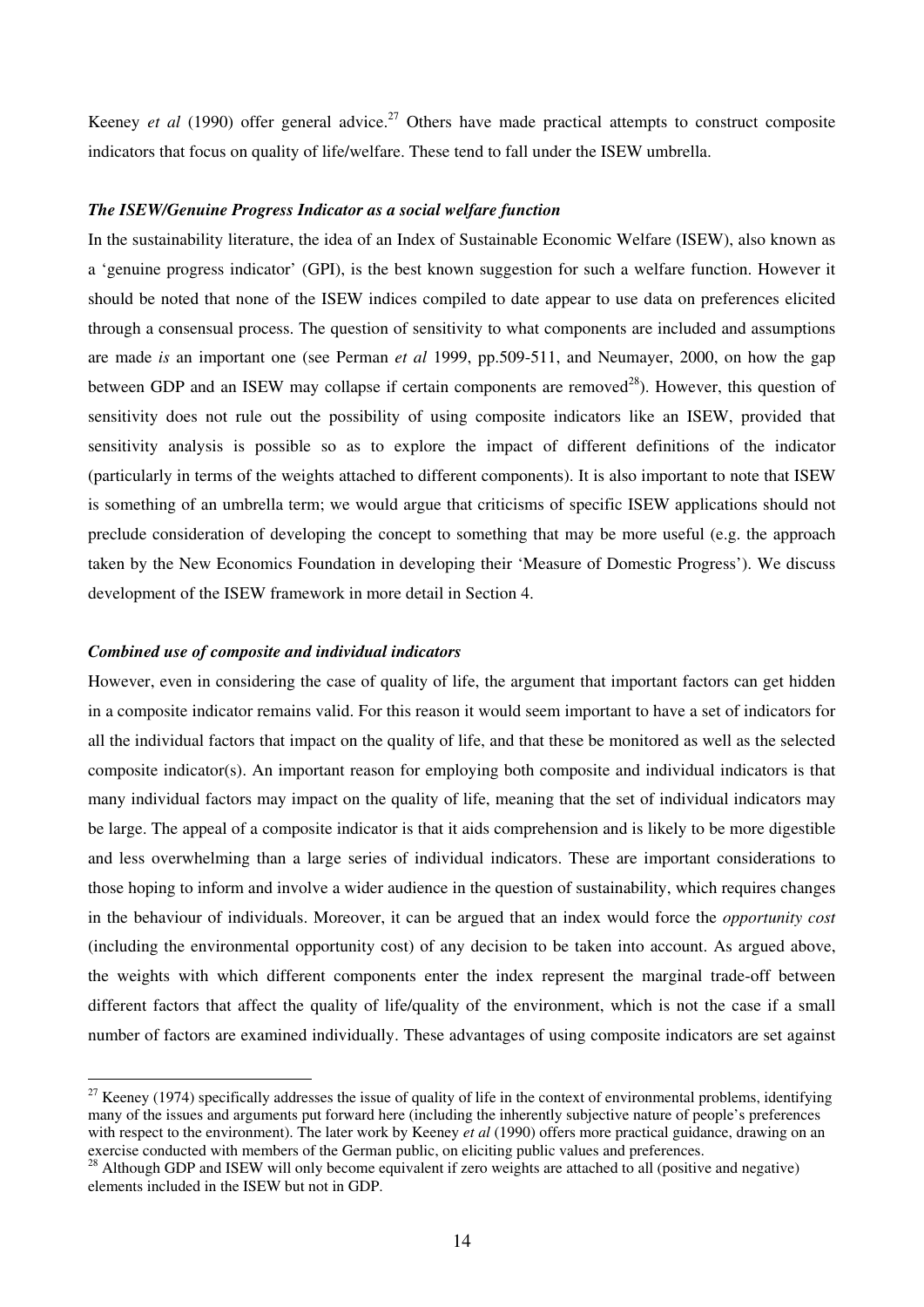the risk of under-informing, but this problem is countered if individual indicators of key factors thought to impact on the quality of life in the economy in question are also available (as they must be for construction of the composite indicator anyway).

#### *International Comparability*

Another point that should be made is that while the informational advantages of an index/composite indicator in terms of comprehension are clear, there may be problems if the purpose of the indicator was to *monitor* the government and/or country in question relative to others.<sup>29</sup> This is because, as noted above, different countries may attach quite different weights to different factors (e.g. some may be more concerned than others about further environmental degradation relative to further economic growth), and this may be a source of tension if a government/country is perceived as attaching too much/too little weight to what others regard as the 'wrong' things. If the purpose of having a composite indicator/index is to monitor government/country performance relative to that of other governments/countries, this is likely to involve a trade-off between having an indicator that properly reflects the preferences of the country in question or an indicator that is internationally comparable. In short, the benefits of having an internationally comparable indicator would have to be assessed against the costs of losing components/weightings that reflect countryspecific preferences. Of course, it would be possible to use both. The key point is being clear on the role of selected indicators. Are they for the voter to track the government's performance over time or against other countries? Or for government take make consistent micro decisions? Or, for supranational organisations to monitor agreements? The point is that the nature of the indicator may differ depending on which is the case.

# **4. Some Illustrative Examples of Composite Indicators/Indices**

As noted above, there have been some practical developments in the area of composite indicators. Two types of composite indicator in particular seem to have gained the most attention: the concepts of Ecological Footprints and the Index of Sustainable Economic Welfare (ISEW).<sup>30</sup> In this section we consider both of these along with some others, in terms of what appear to be the two main issues in developing a composite indicator or index:

1. Choosing components/variables for inclusion in the indicator

 $\overline{a}$ 

2. How the components are aggregated to form the indicator/weighting of components

<sup>&</sup>lt;sup>29</sup> The purpose of international comparability may be regarded as the primary reason for constructing composite indicators (e.g. OECD, 2005).

<sup>&</sup>lt;sup>30</sup> A more recent development that has received quite a lot of attention is the concept of 'happiness' indicators. Much of the work in this area has been carried out by Richard Layard (see, for example, Layard, 2006) and enters our discussion below.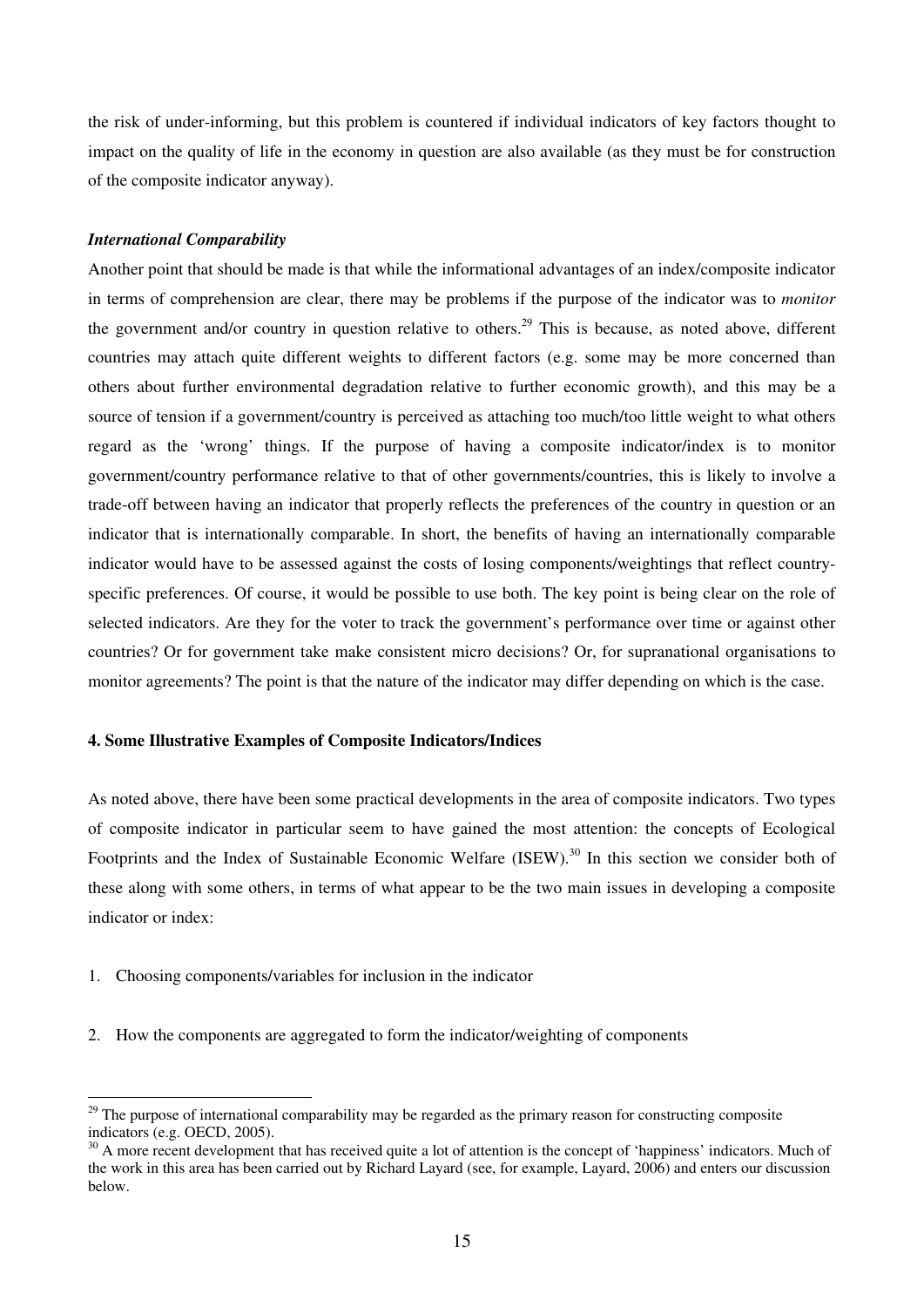In addition, we would argue that it is important to distinguish between the two broad types of sustainability concern identified in Section 2.2 in assessing whether a given candidate indicator is appropriate for the purpose. For example, in searching for an existing indicator to monitor local quality of life or well-being, something like the Ecological Footprint is likely to be ruled out on the basis that its focus is on the impact of local consumption demands on the global environment and not on local welfare. Methodological or practical concerns are likely to be of secondary importance in these circumstances.

## **4.1 Indicators that focus on global sustainability concerns**

#### *A straightforward example of a composite indicator: the GWP Index*

We begin this section by returning to the first type of sustainability concern identified in Section 2.2. This first example of a composite indicator that focuses on global sustainability concerns is one that combines the impact of the science of greenhouse gases on global warming, with no social welfare function underpinning the measure.

In the case of global sustainability concerns such as global warming that have clear scientific underpinning, it is possible to construct very straightforward composite indicators with non-controversial components and weights. For example, it is common to report a Global Warming Potential (GWP) index, which is a composite environmental variable indicating the global warming potential of any one activity by summing emissions of 3 of the main greenhouse gases –  $CO_2$ , methane (CH<sub>4</sub>) and N<sub>2</sub>O – using weights that reflect the global warming potential of each pollutant. These weights are uncontroversial and can be found, for example in the UK Environmental Accounts (UKENA). $^{31}$ 

#### *A less straightforward example of a composite indicator: Genuine/Adjusted Net Savings*

The GWP index is similar to something like Genuine/Adjusted Net Savings in so much as it does not attempt to say anything about who ultimately has responsibility for the change in natural capital due to resource extraction or pollution generation in any one country. Rather, just that it is changing and to try and measure by how much. (Neumayer, 2001). However, Genuine Savings is also an accounting concept that has built into it a minimum target for sustainability (i.e. it must be positive). Recording and reporting indicators such as the GWP Index and Genuine Savings at the national level (and comparing across countries) is consistent with the notion of monitoring binding constraints on economic activity under the type of global sustainability concern identified in Section  $2.2^{32}$ 

 $\overline{a}$ 

<sup>&</sup>lt;sup>31</sup> The GWP weights are 1 for  $CO_2$ , 21 for CH<sub>4</sub> and 320 for N<sub>2</sub>O.

 $32$  In the case of the GWP Index, these constraints will at least in part be given by the commitments of governments such as the UK to the Kyoto Protocol.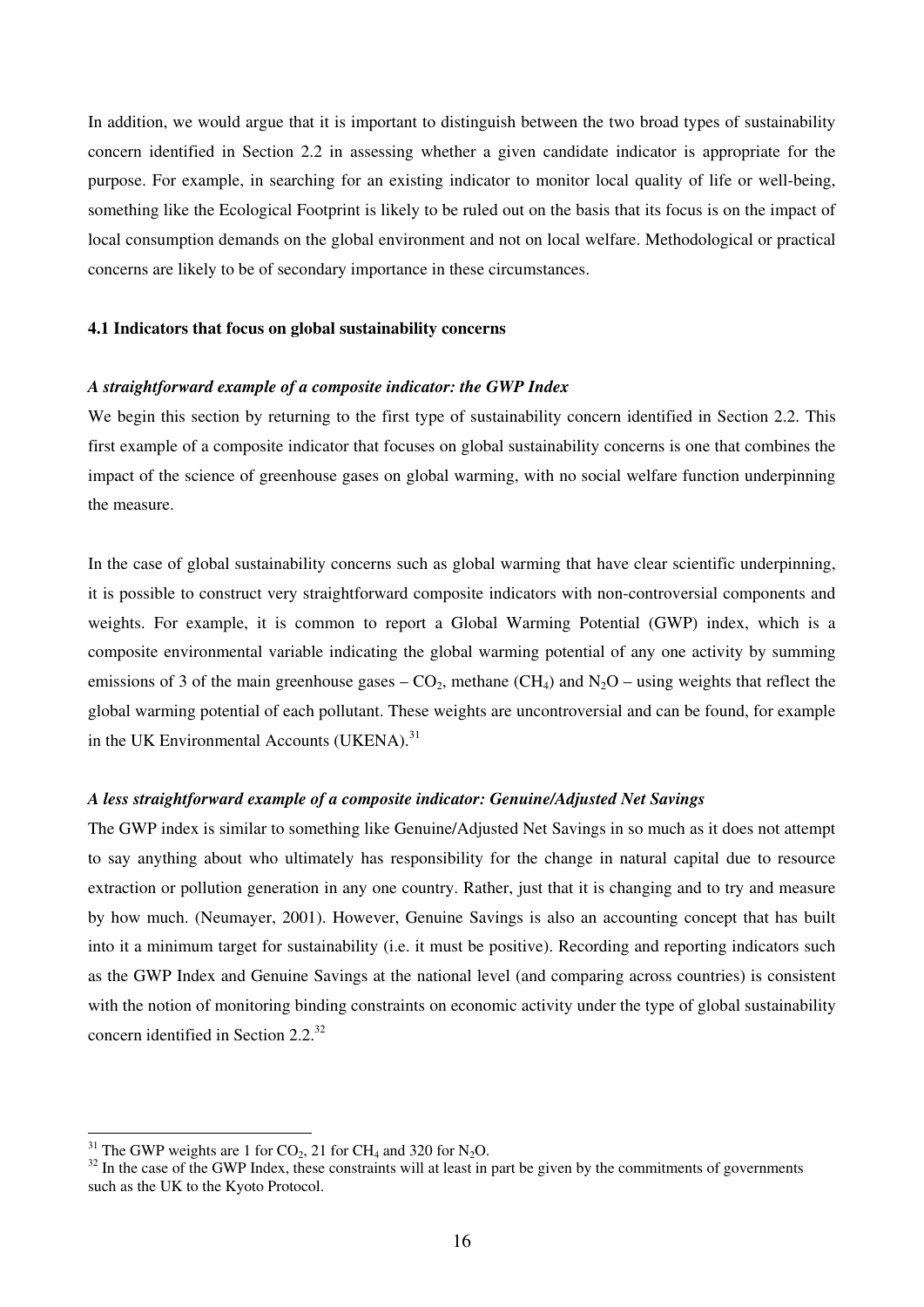#### *Global sustainability as a consumption-based problem*

We have argued that, in the case of global sustainability concerns, the types of criticism commonly levelled at composite indicators - regarding subjectivity of choice in determining components and weights and of hidden or cancelling effects - are crucially important. However, given the focus on human consumption behaviour (and the unequal patterns of consumption across industrial and developing countries) in much of the sustainability debate, other composite indicators have emerged that focus on global sustainability concerns, but in a more controversial way that invites these types of criticism. The most popular of these is the Ecological Footprint.

#### *An even less straightforward example of a composite indicator: the Ecological Footprint*

The composite indicator of global sustainability that has attracted most attention in recent years is the Ecological Footprint (originally developed by Wackernagel and Rees, 1996, 1997). One key distinction that makes the Ecological Footprint much less straightforward relative to Genuine/Adjusted Savings is that where the latter focuses on one issue - the impact of activity on the stock of man-made and natural assets available in the local economy - Ecological Footprints are much more ambitious, attempting to bring a number of scientific environmental constraints into one index.

There have been numerous practical applications of Ecological Footprints, increasingly carried out by specialised commercial companies/consultants, but there has also been considerable academic interest in both applications and the developments of the methodology. Less common are rigorous critiques of the concept itself and of the methodologies adopted. However, a very good example that deserves careful attention is a paper by Van den Bergh and Verbruggen (1999), who point out that "the [ecological footprint] concept and indicator seems to be accepted almost without any critique by many scientists and policy makers, and especially by environmental organisations"  $(p.62)$ .<sup>33</sup> We draw on Van den Bergh and Verbruggen's (1999) critique here to offer a brief illustrative analysis of the ecological footprint in the context of the two criteria identified at the start of this section.

# *What is an ecological footprint?*

 $\overline{a}$ 

Basically, ecological footprint calculations start from the assumption that every category of energy and material consumption and waste discharge requires the productive or absorptive capacity of a finite area of land or water. The estimated land requirements for all categories of consumption and waste discharge by a defined population are aggregated to give a figure for the ecological footprint of that population, which may not coincide with the population's home region. Therefore the ecological footprint of a specified population

 $33$  Van den Bergh & Verbruggen (1999) detail some examples of the wide acceptance of the ecological footprint concept and indicator, but note that, beside their own, they have only come across two critical evaluations of ecological footprints. The authors are aware of some subsequent critiques but, if there is serious policy interest in developing the ecological footprint concept for Scotland, we would recommend a thorough literature review.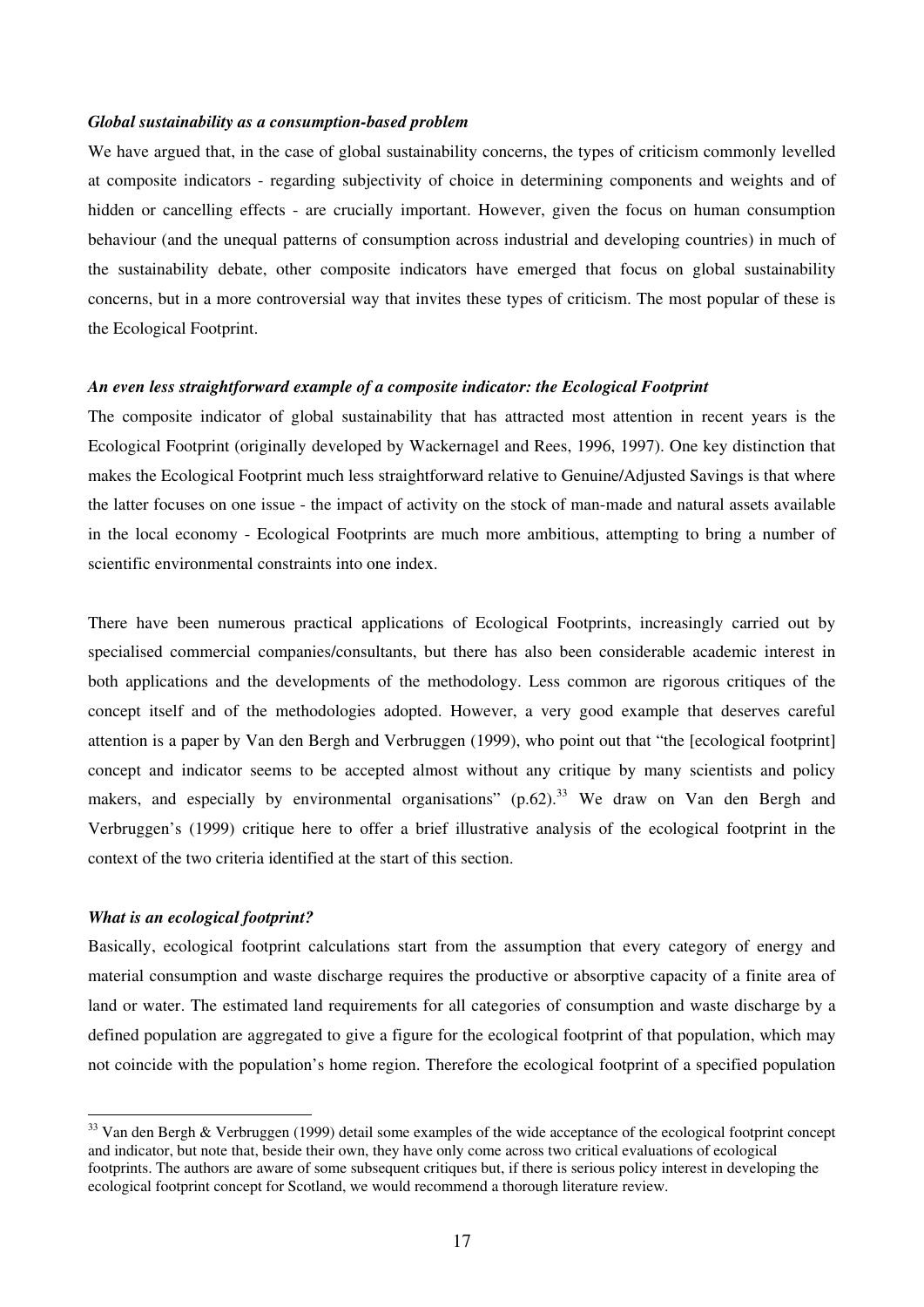or economy is defined as the area of ecologically productive land (including land embodied in imports) required on a continuous basis to support consumption. Moreover, the ecological footprint of a given population is the land area needed *exclusively* by that population: flows and capacities used by one population are not available for use by others. This basically implies that one region's resource-based consumption can only be increased through a reduction elsewhere, given a fixed global area of ecologically productive land.

#### *A brief critique of the ecological footprint as a composite indicator*

Van den Bergh and Verbruggen (1999) identify a number of problems with ecological footprint calculations that fall into the two categories identified above, such as the appropriateness of focussing on land-use required to support consumption, the lack of distinction between alternative (sustainable and unsustainable) land-uses and the neglect of multiple land-uses. Specific applications are also subject to criticism due to what seem to be arbitrary assumptions in terms of what types of consumption are included and how they are measured and weighted. In terms of the choices of components, problems inevitably arise due to inadequate data, a problem that is common to many environmental indicators. However, it would seem that in the case of ecological footprints, where international comparisons of results are made, differences in methodology due to data problems across applications are crucially important. It should be noted, though, that recent developments in the literature concerning the use of input-output (IO) tables and methodology in calculating ecological footprints are likely to mitigate the component problem in more recent and future applications (see Turner *et al*, 2006, and Wiedmann *et al*, 2006).

However, van den Bergh & Verbruggen (1999) also express concern over the other key problem identified above: how components are weighted. They question the fact the physical consumption-land-use conversion factors are used in the ecological footprint calculation function as implicit weights in both conversion *and* aggregation. They then point out that while the physical weights used may be consistent with ecological principles and thermodynamic laws, they do not necessarily correspond to *social* weights. This means that changes in relative scarcity over time and variation over space are not reflected in the ecological footprint measure. Van den Bergh & Verbruggen (1999) argue that this problem is magnified by a fixed weighting scheme, which means that a fixed rate of substitution is assumed between different categories of environmental pressure. They further argue that some categories receive identical weights even though they have distinctly different environmental impacts. They conclude that all these problems compound to render the ecological footprint a questionable tool for social decision making, such as ranking policy options.

# *Ecological footprints for Scotland*

The reader will be aware that ecological footprint calculations have been carried out for Scotland, initially by Hanley *et al* (1999), and more recently by Best Foot Forward Ltd (2004). Critiques of this latter study are offered in McGregor et al (2004a,b). Here, the reader should note that the Best Foot Forward Ltd (2004)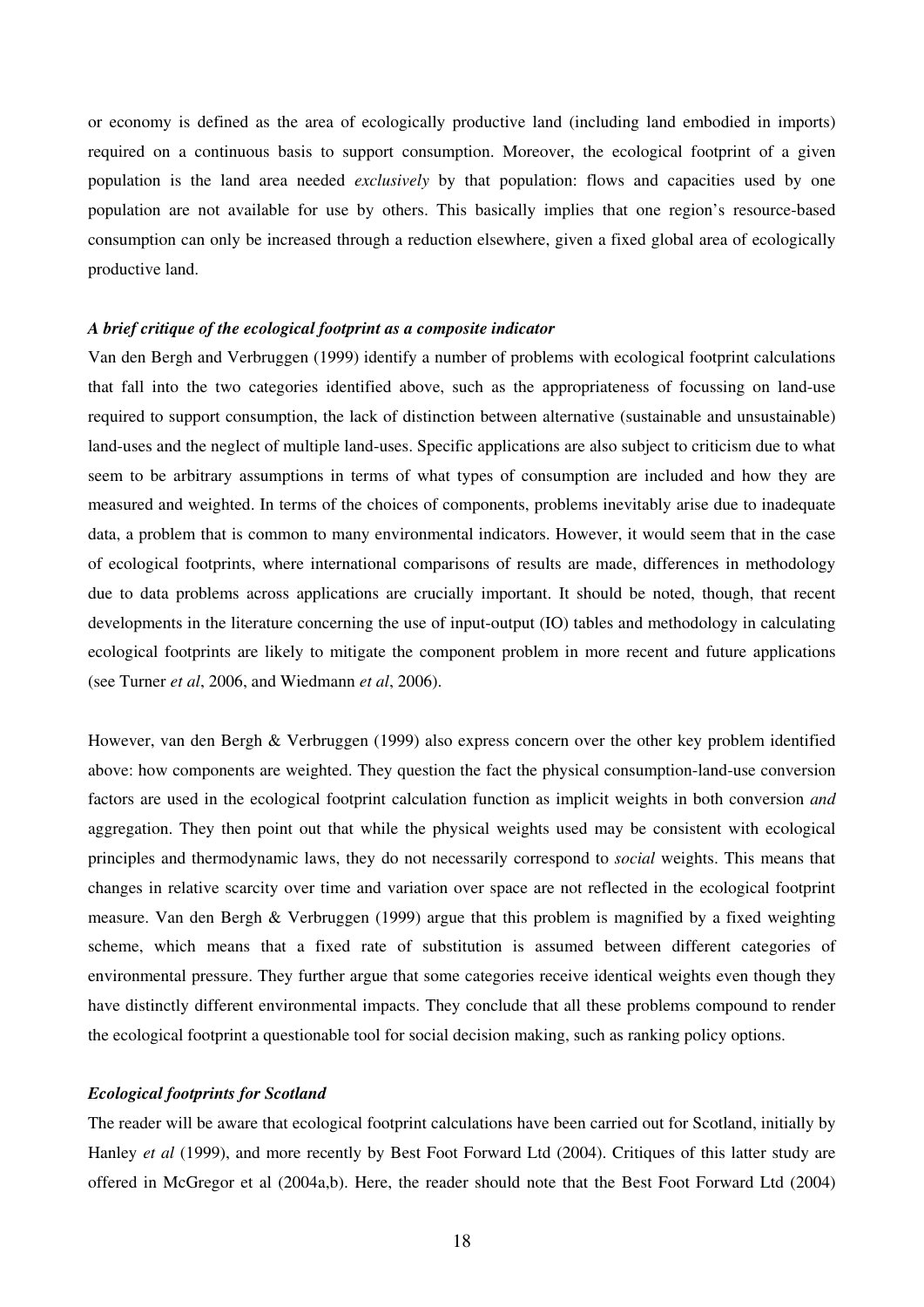study is subject to the general critiques noted above. Moreover, the Best Foot Forward application makes no use of the Scottish IO tables, despite the increasing consensus in the literature that, given that the focus of the ecological footprint is to capture the total (direct plus indirect) resource use embodied in final consumption in an economy, IO is the most appropriate accounting framework for this type of indicator (see Turner *et al*, 2006 and Wiedmann *et al*, 2006, for comprehensive reviews of the application of IO data and techniques in calculating ecological footprints).

The above critique of the Ecological Footprint as a composite indicator is intended to be illustrative and we do not attempt a comprehensive analysis here. However, we should reiterate the point made at the start of this section. In comparing different candidate measures, it is important to bear in mind the distinction between the two broad types of sustainability concern introduced in Section 2.2. The Ecological Footprint is concerned with the impact of any one economy on the global environment and does not attempt to directly measure quality of life or well-being. Indeed, probably the most obvious way of reducing a country's ecological footprint is to reduce current consumption, which is likely to have a negative impact on the quality of life enjoyed by the current residents of that country (though this will depend on relative marginal valuations of consumption and environmental quality). Similarly, as the Yale Center for Law and Policy (2005, pp.385-6) point out, a developing country may have a very small ecological footprint "because of a lack of economic activity and persuasive poverty", a situation that "cannot be held out as a policy aspiration".

However, while not appropriate as an indicator of well-being, the ecological footprint may still be a candidate as an indicator of the impact of Scotland on the global environment. In this context, it should be assessed together with other candidate indicators, such as those identified in Moldan *et al* (2004), using the criteria identified at the start of this section (as we have attempted to do here, albeit briefly).<sup>34</sup>

# **4.2 The Index of Sustainable Economic Welfare (ISEW) and related measures**

 $\overline{a}$ 

In this section we return to the second type of global sustainability concern identified in Section 2.2. The most common example of an indicator that gives attention to quality of life concerns is the ISEW (although it encompasses other sustainability issues also – an issue that we return to in Section 4.4). This brings us back to the notion of a social welfare function underpinning the composite indicator.

<sup>&</sup>lt;sup>34</sup> Moldan *et al* (2004) consider five other 'environmental sustainability composite indicators' that we do not attempt to review here, but may (or may not) be appropriate for monitoring global sustainability concerns in Scotland: the World Economic Forum's 'Environmental Sustainability Index'; the European Union Joint Research Center's 'Dashboard of Sustainability'; the 'Living Planet Index', promoted by the World Wildlife Fund; Eurostat's 'Direct Material Consumption; and their own 'Geobiosphere Load Index'. In assessing these indicators, a key criterion would be whether they get round the problem of binding constraints that seem to be associated with environmental sustainability. That is, if we have a problem with global warming and a problem of resource depletion, both of which are potentially fatal, how do these indicators deal with this?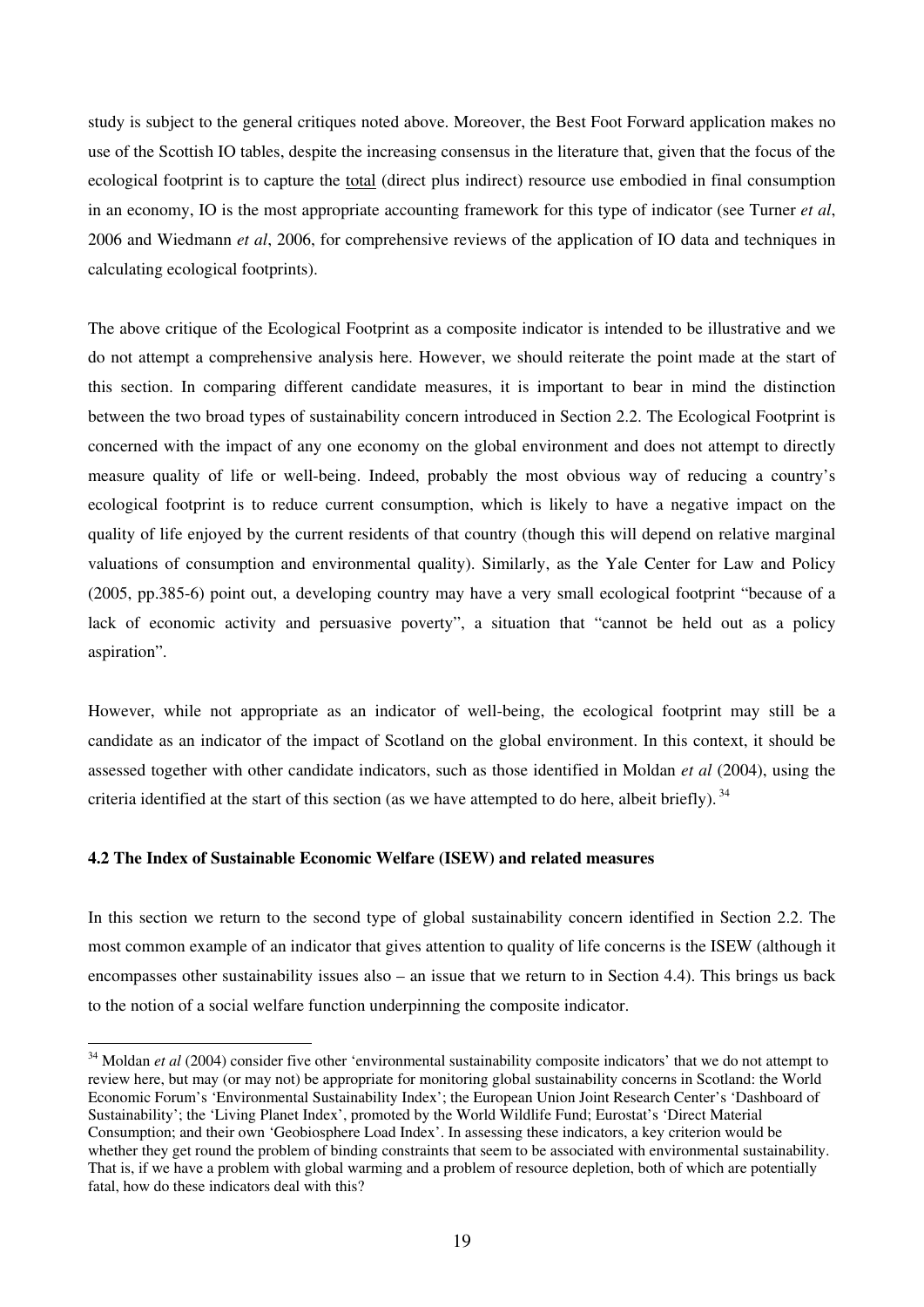#### *Background to the ISEW*

Since the ISEW concept originated with Daly *et al* (1989) and Cobb and Cobb (1994), studies have been carried out for a number of countries, including Scotland (Moffat and Wilson, 1994, and Hanley *et al*, 1999) and the UK (Jackson *et al*, 1997).<sup>35</sup> With "only slightly changed methodology" (Neumayer, 2000, p.348) the ISEW is sometimes relabelled as a Genuine Progress Indicator (GPI). While identified by some as a potential substitute, or direct comparator, for GDP (e.g. England, 1998), Neumayer (2000) clearly makes the point that the ISEW is not a measure of sustainable or Hicksian income – i.e. of the level of income that can be safely consumed and leave the economy as well off at the end of the accounting period as it was at the start. Rather, due to indexing of inequality to adjust consumption expenditures, it must be interpreted instead as an index of welfare, which can only be compared to GDP in terms of the trends of the two indicators over time. Neumayer (2000, p.358) notes that Daly *et al* (1989) were "clearly aware of this crucial point" in the conception of the ISEW but that "[L]ately, however, this distinction seems to have become blurred".

## *Basic methodology of the ISEW*

Neumayer (2000, p.348) explains that the computation of an ISEW generally starts from personal consumption expenditure as reported in the conventional national accounts, and that this is then weighted with an index of income inequality<sup>36</sup>, before adjusting with certain "welfare-relevant" contributions being added and subtracted. Neumayer (2000, also p.348) gives as examples of common additions "the services of household labour and the services of streets and highways" and of subtractions "so-called 'defensive expenditures', costs of environmental pollution, costs of depletion of non-renewable resources and long-term environmental damage costs". Essentially, then, the ISEW is an attempted modification of a standard national accounting measure that covers quite a bit more than environmental issues.

## *Related measures – e.g. The New Economic Foundation's Measure of Domestic Progress (MDP)*

Most of the critiques in the ISEW literature tend to focus on the specific methodology adopted in different studies in identifying and incorporating components in the index.<sup>37</sup> What seems to muddy the waters somewhat is that whenever what are regarded as significant changes to methodology and/or what is included are made, the index is often relabelled. Indeed the ISEW, and specifically Jackson *et al*'s (1997) UK study, provides the basis for the New Economic Foundation's work on developing a Measure of Domestic Progress for the UK. In his NEF briefing note 'Chasing Progress: Beyond Measuring Economic Growth (the Power of Well-being 1)' (Jackson (2004), Tim Jackson explains that the MDP is an 'adjusted' economic indicator that "provide[s] a single performance index by adapting conventional economic measures such as GDP or

 $\overline{a}$ 

 $35$  See Neumayer (1999, 2000) for fuller reviews of ISEW applications.

<sup>&</sup>lt;sup>36</sup> The method of adjusting for income inequality differs across studies and a comprehensive literature review is recommended if this concept were to be taken forward. However, note that for the case of Scotland, there is guidance from HM Treasury in the new Green Book about valuing relative income.

 $37$  The ISEW has been criticised (e.g. Neumayer, 1999) as lacking a sound theoretical foundation. This is disputed by Lawn (2003), who argues that the ISEW is consistent with Fisher's (1906) definition of capital and income.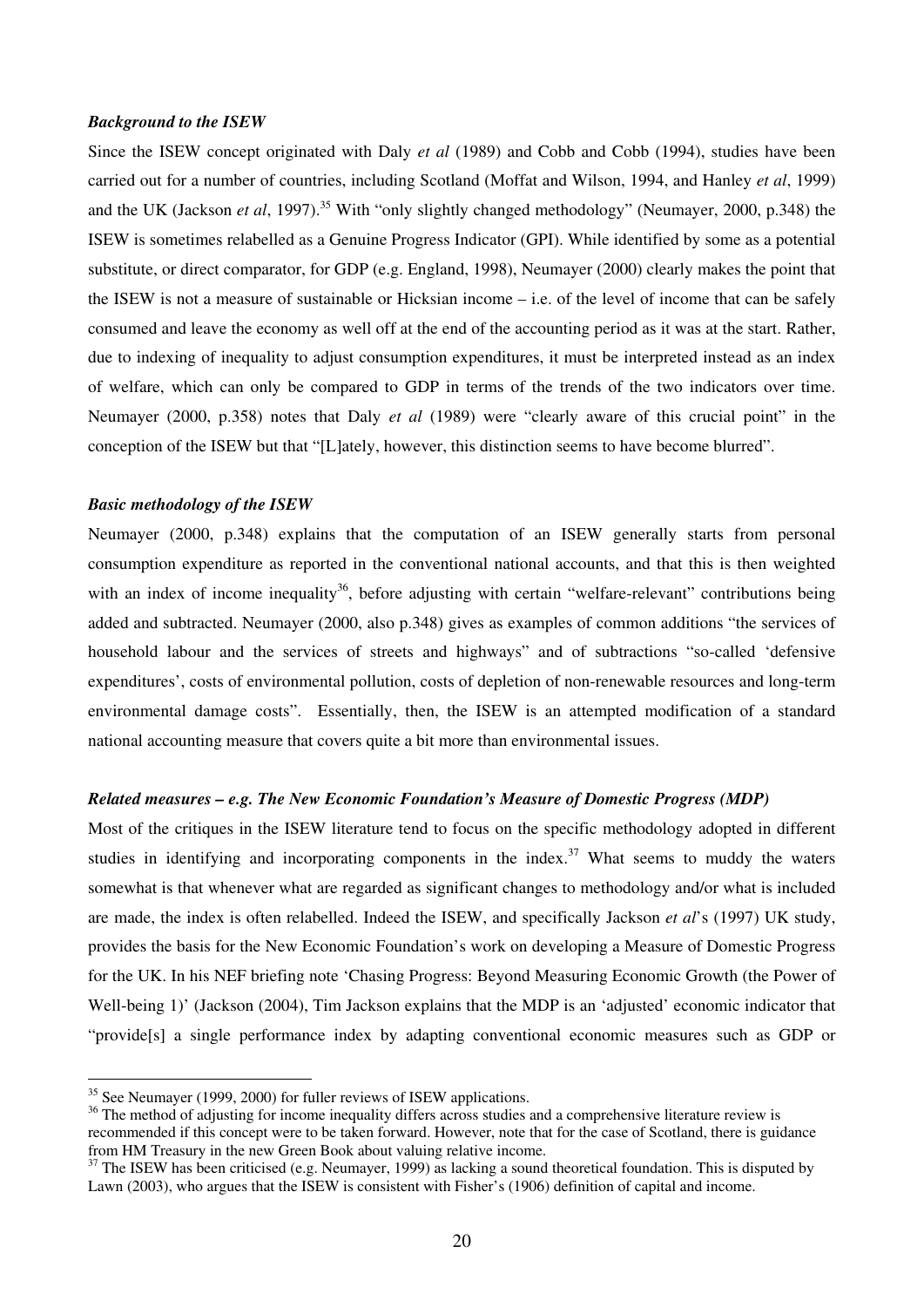consumer expenditure to include social and environmental costs and benefits that normally lie outside the accounting framework" (p.5). He explains that the ISEW or Genuine Progress Indicator is one of the main attempts at constructing such an indicator and that the MDP is basically a relabelled ISEW/GPI that incorporates "several additional developments" (mainly focussing on methodology, but also the inclusion of additional components to reflect the costs of crime and family breakdown). The key distinction appears to be a conceptual one: Jackson argues that, in contrast to the common interpretation of the ISEW, a rising MDP neither "guarantees sustainability [n]or ensures 'genuine' progress".

## *A brief critique of the ISEW and related measures*

The fact that most of the critiques in the ISEW literature focus on what components are included and how they are incorporated highlights what seems to us to be the main problem with applications of the broad concept to date. In all of the ISEW applications we have examined (including relabelled ones such as the MDP), the choice of components included (and, importantly, excluded) in the index seems to be wholly that of the authors (indeed, in the initial application by Daly *et al*, 1989, twelve pages are devoted to justifying the authors' selection). In section 3.1 above we have argued that if the index is intended as a measure of quality of life or some type of welfare function, then the choice of components, and the weights attached to them, should be determined by the preferences of the people whose welfare is in question. We have proposed that this could be determined either by some revealed preference technique or through the political process, or both. On this criterion, the choice of components in the ISEW applications to date is somewhat arbitrary and highly questionable, as are the weights assigned, particularly given the accepted measurement problems of components such as environmental degradation, which Daly et al (1989, p.416) themselves describe as "inherently immeasurable" (though this is not true of all components; while perhaps difficult to quantify, a great deal of work has been done on measuring 'intangibles', for example Layard's (2006) work on measuring happiness). Therefore, we would argue that while the idea of an ISEW as a social welfare function is acceptable in principle, the methodology employed in most of the studies to date in choosing and weighting components is unacceptable. Specifically, the ISEW indices compiled to date appear to have failed to tackle the problem that the welfare of the people in any country or region depends on the preferences of those people. That is, with the exception of Clarke and Islam (2005), who make adjustments to the ISEW concept that are specific to the case of Thailand, for which their index is constructed. They argue that the decision to make these country-specific adjustments "is justified by accepting the principles of normative social choice theory" (Clarke and Islam, 2005, p.86).

# **4.3 A way forward?**

## *A social welfare function based on the preferences of local people*

The work to date on the ISEW concept should not, however, be dismissed because it does provide a useful starting point for thinking about developing an index that could act as a sustainable economic welfare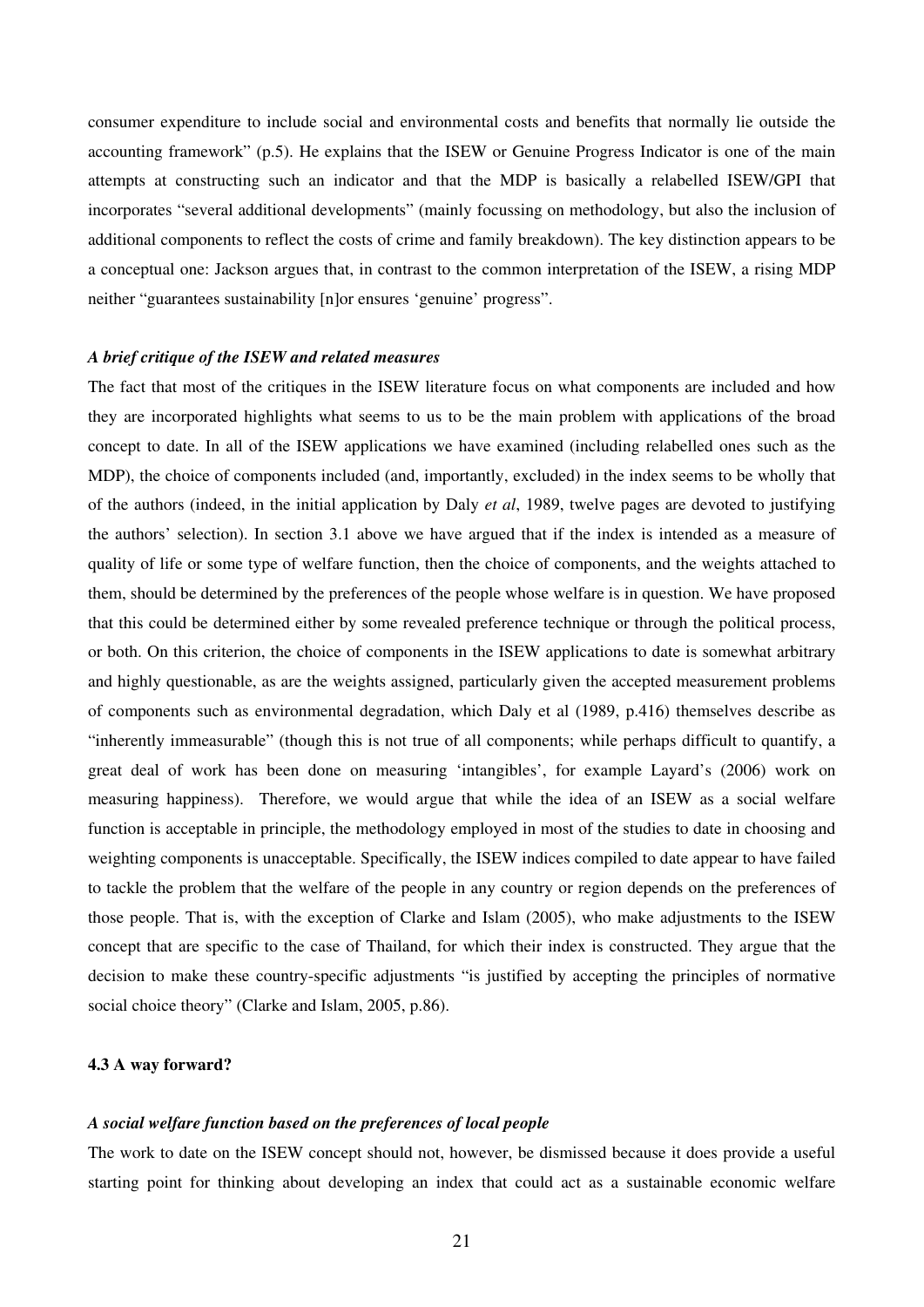function, or a quality of life index. The fact that much of the ISEW debate has been over what should be included and how suggests that there is no universally correct answer. The best solution to this would seem to be to let the people whose quality of life is in question, and/or the policymakers they have elected to represent them, decide what should be included in the index, and to let them determine the weighting attached to each component. Of course, such an approach carries with it problems of its own:

- 1. Eliciting people's true preferences: what is being suggested is a *revealed preference* approach, but there are likely to be problems in eliciting people's true preferences and rankings.
- 2. Even if true preferences and rankings can be elicited, next there is the problem of aggregating across individual revealed preferences as identified in Arrow's Impossibility Theorem (see Section 3.1 above).
- 3. While it may be possible to evaluate preferences through the political process, there are likely to be further problems for policymakers in articulating the 'right' thing to do and implementing it.

However, even if these problems cannot be fully overcome, the resulting index would be preferable to one whose components have been chosen by individual authors, and weighted solely according to acceptance of monetary valuations of the included components, many of which are factors for which no markets or prices exist.

There is another problem though. Since there do not appear to have been many past attempts to build a composite sustainability indicator of the type proposed here, the more recent literature does not offer a great deal in the way of practical guidance. However, a few useful contributions have been made. First, as noted in Section 3.1, Keeney (1974) and Keeney *et al* (1990) do offer some useful practical guidance on eliciting public values and preferences, specifically in the context of environmental problems. The second, more recent, contribution is by Osberg and Sharpe (2002a,b) in developing their own Index of Economic Wellbeing.

## *Osberg and Sharpe's Index of Economic Well-being*

Osberg and Sharpe (2002a,b) argue that an index of economic well-being "should be based on indices of consumption, accumulation, inequality and insecurity" (Osberg and Sharpe, 2002b, p.351). However, the key element of this contribution from the current perspective is their underlying hypothesis that "public debate is likely to be improved if issues of fact, analysis and values are as clearly separated as possible" (also Osberg and Sharpe, 2002b, p.351). Specifically, while they identify components for their indicator (under each of the four headings in the opening quote above) and concern themselves with the problem of measuring these components, they specify *explicit* weights for each component (in a "weighting tree") and, as well as testing the sensitivity of aggregate changes to changes in these weights, explain that this is motivated by "the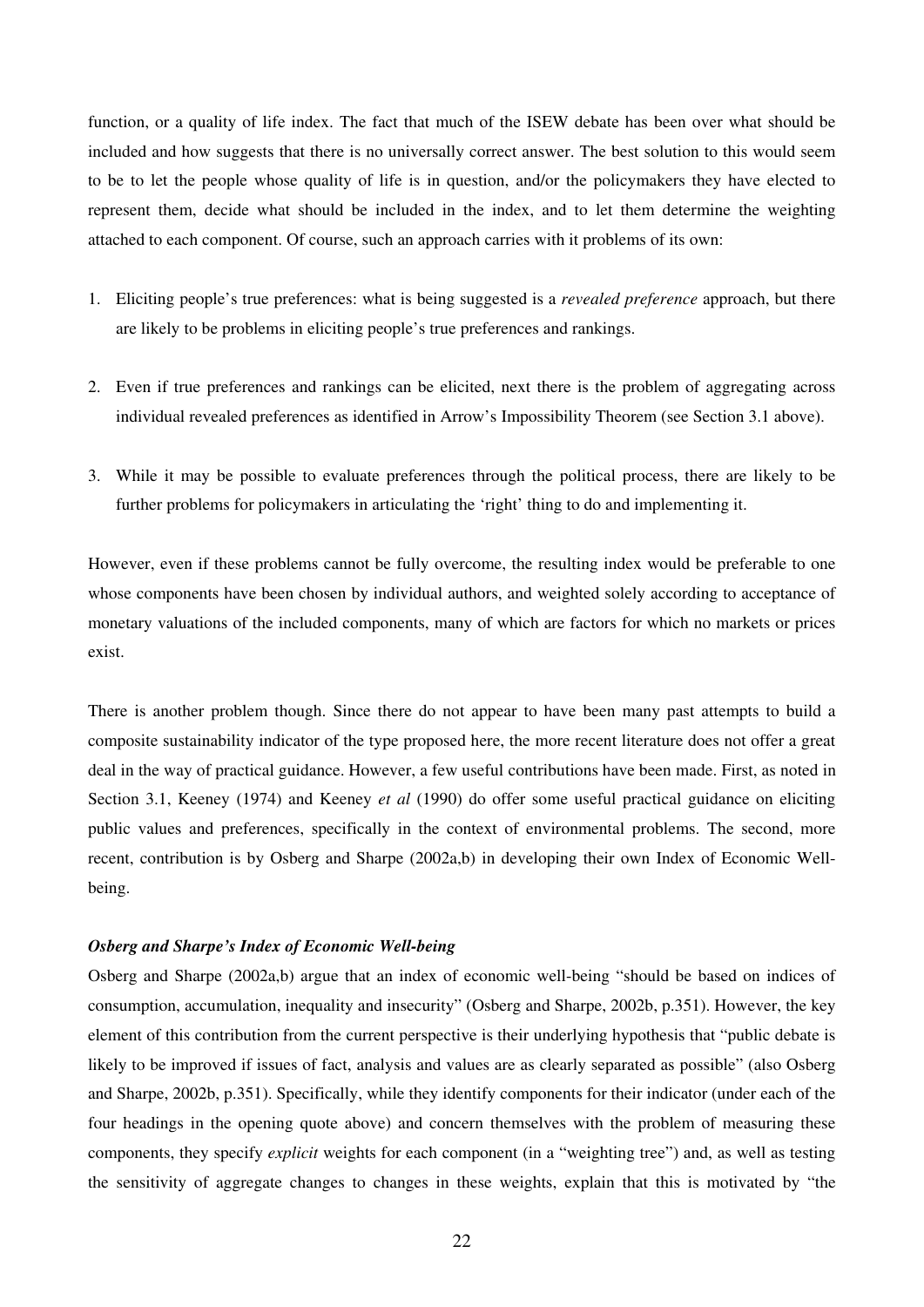explicit recognition that the weights attached to each component will vary, depending on the values of different observers" (Osberg and Sharpe, 2002b, p.351).

While one could dispute the components themselves (as Neumayer, 2004, does, on the inclusion of factors relating to environmental sustainability in Osberg and Sharpe's 'accumulation' or 'wealth stocks' category – see below), we would argue that the key contribution here is the separation of problems involved in constructing a composite indicator. We do not offer a judgement on whether Osberg and Sharpe's (2002a,b) Index of Economic Well-being is any more appropriate for Scotland (or any other country) than any other candidate indicator. Rather, it is the approach of explicitly separating problems involved in constructing a composite indicator into those that can be solved by 'experts' and those that are better addressed by policymakers and through public debate. It is our argument that conflation of these problems may lead to 'throwing the baby out with the bathwater' in consideration of candidate indicators, such as the ISEW, where there are several distinct problems that merit separate consideration, both in terms of how they can be overcome and by whom. These are: (a) selecting and weighting factors to be included in an indicator, a problem best addressed by policymakers and through the democratic process; and separately from (b) measuring/valuing those factors that are not marketed, or for which markets are imperfect, which will require the input of experts; as will (c) overcoming technical problems in constructing the indicator/index. The core argument of the current paper is that it is important to be clear on the specific nature of the problem with a given approach or candidate indicator and then decide how it is best solved, and by whom.

## **4.4 Sets or 'baskets' of composite indicators**

In Section 3.1, we identified two basic criticisms of composite indicators. The first of these - the perceived subjectivity of choice and method of weighting the included components, and of the sensitivity of the index to these choices and weights, as well as the relevance of this issue to indicators of global sustainability concerns and quality of life/well-being in turn – has been the focus of much of the discussion in this section so far. The second criticism identified relates to the issue of positive and negative effects cancelling each other out and/or being hidden in a composite indicator, and, thus, the question of whether it is reasonable to attempt the answer to the question "are we behaving sustainably?" in a single number. We have argued that this problem should be addressed by monitoring a set of underlying individual indicators alongside the composite indicator and, indeed, must be in the case of global sustainability concerns.

However, this second issue also arises in some of the critiques of both the ISEW concept and Osberg and Sharpe's (2002a,b) Index of Economic Well-being. Again, while it is not our intention to be prescriptive in terms of what candidate indicators may or may not be appropriate for Scotland, the basic issue, while already raised in Section 2.1, is one worth clarifying here. Gerlagh *et al* (2002) and Neumayer (2004) both argue that it is inappropriate to fully integrate factors relating to the economy, well-being and environmental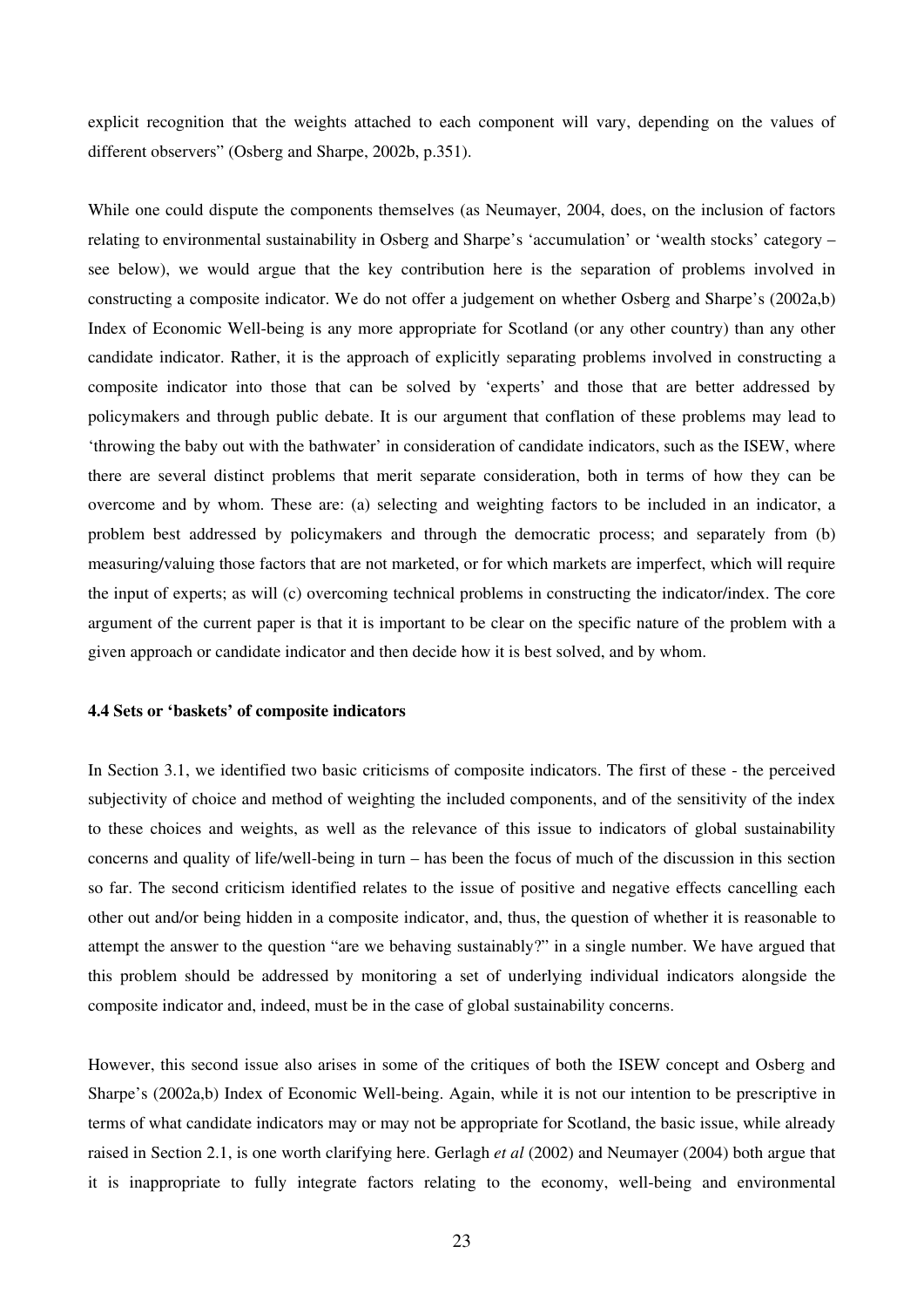sustainability in a single indicator. As noted in Section 2.1, Gerlagh *et al*'s (2002) argument is that hypothetical and actual values should not be integrated. Neumayer (2004) focuses on the distinction between current well-being (involving the use of capital) and environmental sustainability (focussing on the level of capital stock). He argues that "what affects current well-being need not affect sustainability and vice versa either not at all or at least not in the same way" (Neumayer, 2004, p.4), giving the example of an unequal distribution of income negatively impacting on well-being but not diminishing the total capital stock available to future generations (and cites evidence that an unequal distribution of income may actually be in the interests of future generations if the rich save more).

We are not entirely convinced that in so far as these problems relate to 'hidden' or 'cancelling' effects, they cannot be overcome by the approach of monitoring individual indicators alongside a composite. However, given that one of the key aims of a composite indicator is to simplify communication on the sustainability of development, if the combination of different elements of the sustainability problem in one single indicator does the opposite and is likely to confuse people regarding progress, it makes sense to consider different composite indicators that can be examined separately but alongside one another. For example, Moldan *et al* (2004) identify three 'pillars' of sustainability, suggesting that GDP be examined in the case of the 'economic pillar', the United Nations Development Programme's Human Development Index (HDI) in the case of the 'social pillar' and consider seven candidate composite indicators for the 'environmental pillar'.

Neumayer's (2001, 2004) response to this problem is to propose that, alongside conventional economic measures and in place of a 'fully integrated' measure such as ISEW, the HDI be used as an indicator of wellbeing alongside Genuine/Net Adjusted Savings (see Section 2.1) as an indicator of environmental sustainability. He acknowledges that there are other proposals and that HDI may not be the best choice of a well-being indicator for developed countries.<sup>38</sup> However, the value of his contribution is in demonstrating a systematic method by which the two can be used together (in this case with Genuine Savings being used to qualify what the HDI says about the sustainability of individual countries).

As we have noted previously, it is not our intention to be prescriptive and we do not offer any judgement on whether the HDI would be an appropriate indicator of well-being for Scotland. Nonetheless, it provides a useful example to close on, as there may be some appeal in the HDI, given that it is a widely recognised and internationally comparable indicator with predetermined components and weightings. However, it is important to note the argument put forward in Section 3.2 above that the benefits afforded by these features should be considered against the cost of the non-inclusion of components/weightings that reflect countryspecific preferences. This suggests the need for other indicators that do reflect this. One area worth

 $\overline{a}$ 

<sup>&</sup>lt;sup>38</sup> If the HDI were to be considered as a candidate in the case of Scotland, we would recommend a comprehensive review of this index. There are a number of what seem to be valid critiques of issues such as how the components are integrated to form the index (see, for example, Neumayer, 2001, and Sagar and Najam, 1998).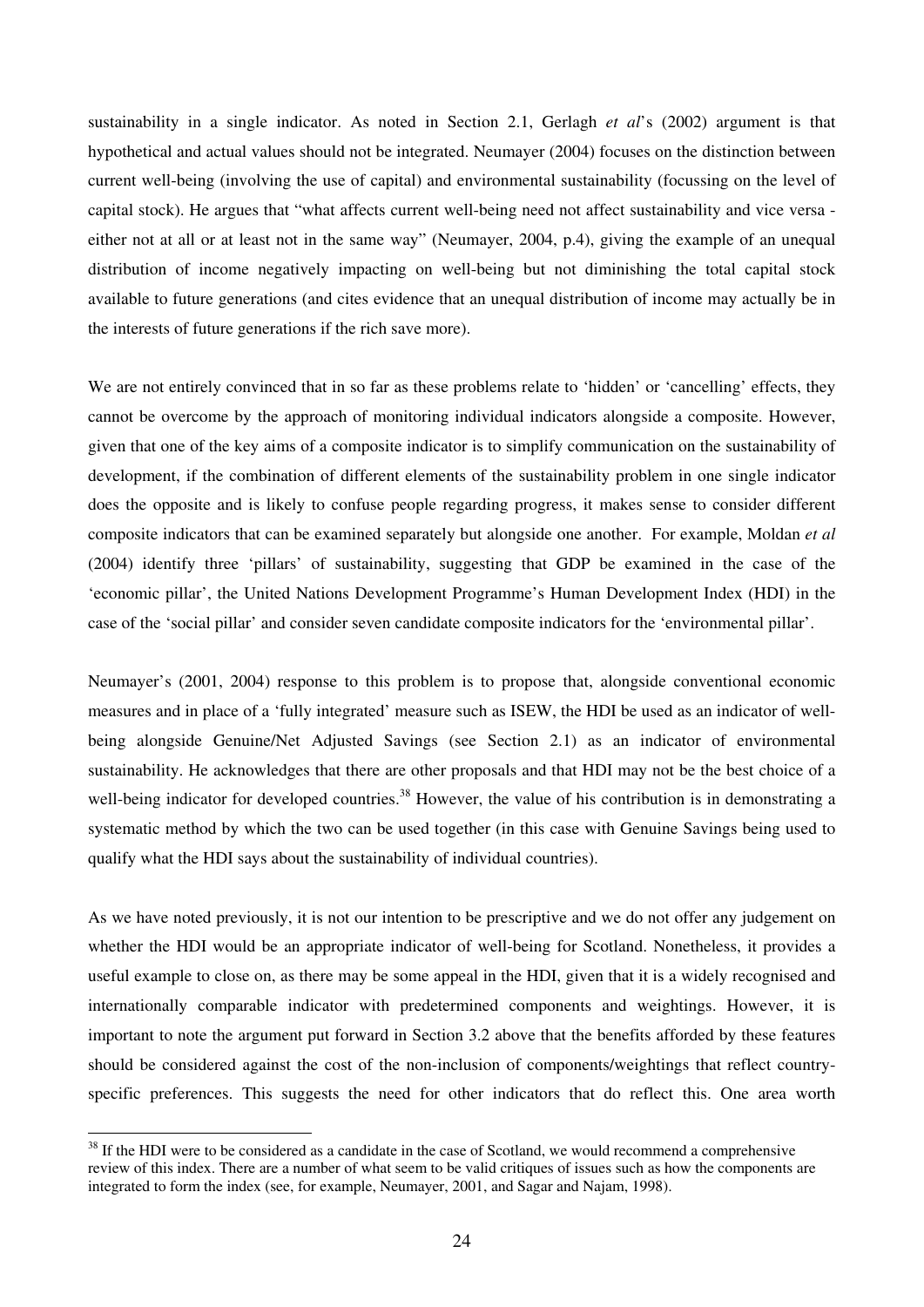considering would be Layard-type 'happiness' indicators. Some review is offered in the Appendix, but the key point to be made here is that while guidance is offered in the literature (e.g. Layard 2006) with respect to measurement and aggregation issues (identified as problems (b) and (c) at the end of Section 4.3), in terms of selecting components and weights (problem (a) above), the same issues apply to happiness indicators as to other composite indicators that incorporate quality of life or well-being.

# **5. Summary and Conclusions**

 $\overline{a}$ 

As noted repeatedly throughout this paper, we do not attempt to assess any particular candidate composite indicators for adoption in the case of Scotland. Nor, indeed, do we argue in favour of the use of composite indicators for Scotland in general. Rather, our intention is to clarify the criteria upon which different options may be systematically assessed. We identify two broad types of sustainability concern, relating to global and local quality of life issues respectively, and argue that it is not valid to dismiss the notion of composite indicators on the grounds of subjectivity in the case of the latter. Even in the case of global sustainability concerns, while the criticism of subjectivity *is* crucially important, we argue that use of composite indicators may still be useful in terms of comprehension and communication, so long as key underlying variables are monitored via appropriate individual indicators to avoid the problems of 'hidden' or 'cancelling' effects.

We argue that in assessing specific options for composite indicators it is important to distinguish between issues that require the input of experts, such as valuation of non-marketed factors and technical aspects of aggregation, and those relating to selection and weighting of factors that, in the case of quality of life or wellbeing, are best addressed through the political process. However, we also highlight the fact that the intended use of the indicator is another important consideration: where composite indicators are required for the purpose of monitoring government/country performance against that of others there will be a trade off between international comparability and having components and weightings that reflect country-specific preferences.

If the Scottish Executive decide that they want to progress with developing composite indicators, we would make several recommendations. First of all, there should be more comprehensive investigation into what type of indicator is required given Scotland's sustainability objectives (both individually and as a devolved region of the UK), and all candidate indicators should be identified.<sup>39</sup> Finally, it is also crucial to investigate data availability – i.e. if candidate indicators emerge, are data available to construct them to an acceptable standard? Generally, we would argue that there is a requirement to improve the quality and reporting of

<sup>&</sup>lt;sup>39</sup> In the appendix to this paper we provide an overview of work currently being done in Scotland and elsewhere on composite indicators of sustainability, with specific focus on quality of life/well-being.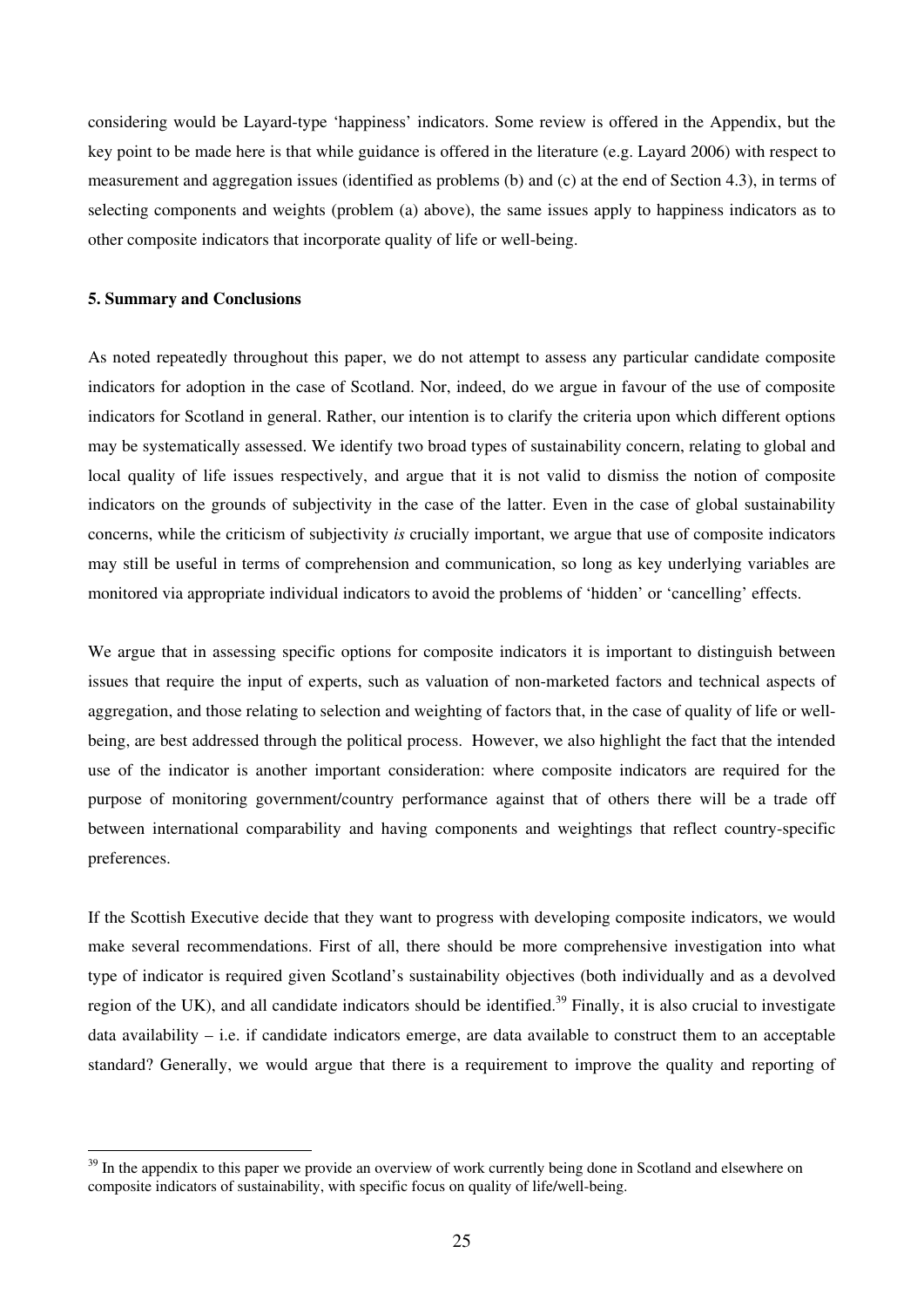economic, environmental and social data in consistent and compatible formats for Scotland (e.g. adopting something like the NAMEA format promoted by Eurostat). $40,41$ 

 $\overline{a}$ <sup>40</sup> NAMEA is an acronym for 'National Accounting Matrix including Environmental Accounts'. See Keuning and Steenge (1999), and Vaze (1999) for the UK.

 $41$  Another issue is that, even where appropriate indicators can be constructed to an acceptable standard, their measurement and reporting is just that, an entirely descriptive process. If we want to understand *why* indicators move in a given direction, some type of modelling framework will be required to examine the transmission mechanism between changes in economic activity and indicator variables (see Turner, 2002).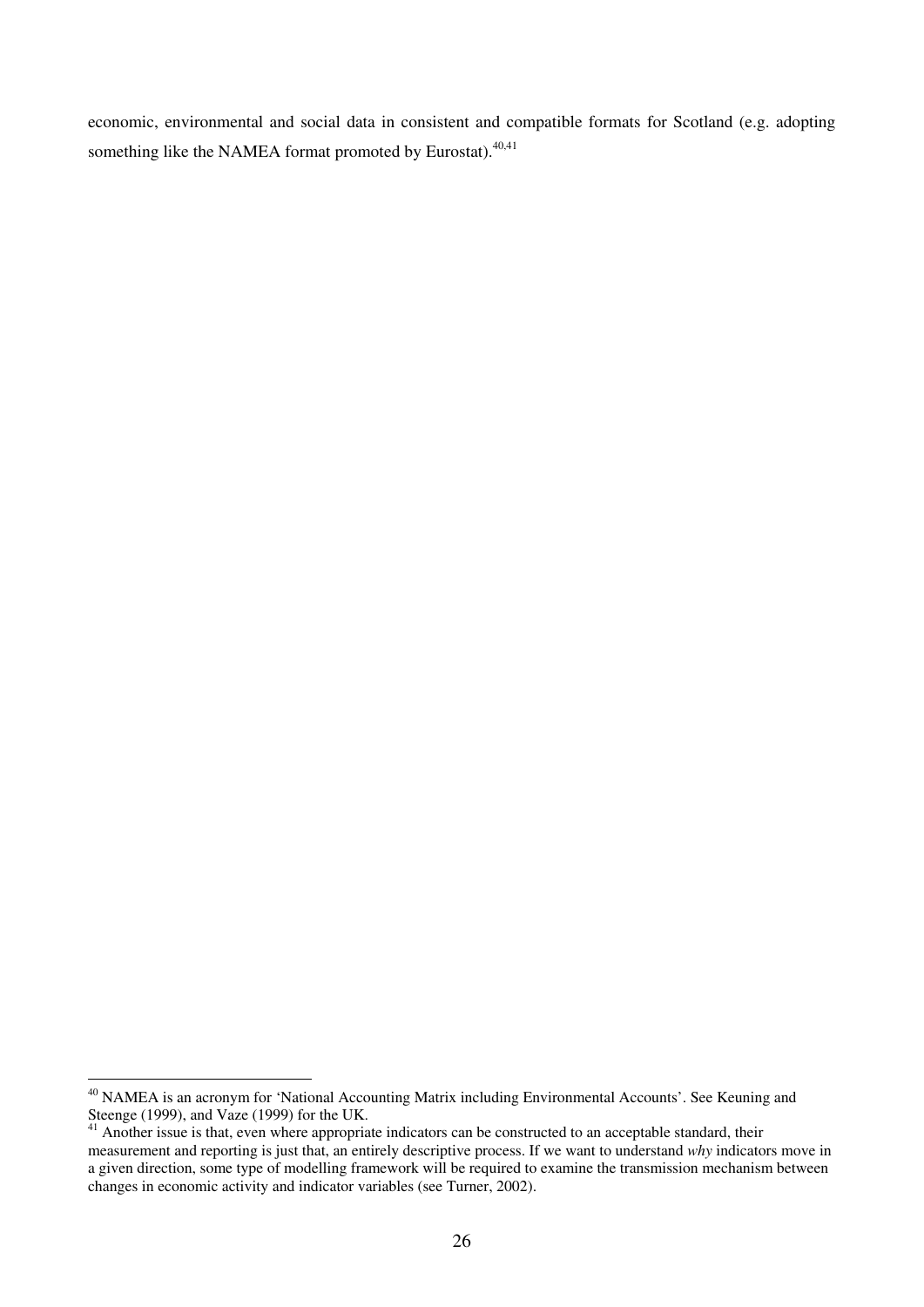### **References**

Allan, G. N.D. Hanley, P.G. McGregor, J.K. Swales and K.R. Turner (2006) 'Augmenting the Leontief Input-Output Framework for 'Common Pool' Resources: Operationalising the Full Leontief Environmental Model', *mimeo*, University of Strathclyde (available on request from karen.turner@strath.ac.uk)

Allsopp, C. (2003) *'Review of statistics for economic policymaking: first report to the Chancellor of the Exchequer, the Governor of the Bank of England and the National Statistician'*, Her Majesty's Stationary Office (HMSO), London.

Arrow, K.J. (1951) '*Social Choice and Individual Values'*. Wiley, New York; 2<sup>nd</sup> edition, Yale University Press, New Haven/London, 1963.

Best Foot Forward Ltd. (2004) '*Scotland's Footprint: A Resource Flow and Ecological Footprint Analysis of Scotland'*, Best Foot Forward Ltd, Oxford.

Cobb, C.W. and J.B. Cobb (1994) '*The Green National Product: a Proposed Index of Sustainable Economic Welfare'*, University Press of America, Lanham.

Clarke, M., and S.M.N. Islam (2005) 'Diminishing and negative welfare returns of economic growth: an index of sustainable economic welfare (ISEW) for Thailand' *Ecological Economics*, Vol.54, pp.81-93

Crafts, N. (2002) 'UK Real National Income, 1950-1998: Some Grounds for Optimism', *National Institute Economic Review*, Vol.181, no.1, pp.87-95

Daly, H., H.E. Cobb and J.B. Cobb (1989) '*For the Common Good – Redirecting the Economy Towards Community, the Environment and Sustainable Development.'* Beacon Press, Boston, Massachusetts.

Department of the Environment Transport and the Regions (DETR) (1998) '*Sustainability Counts'*.

Department of the Environment Transport and the Regions (DETR) (1999) '*Quality of Life Counts*'.

England, R.W. (1998) 'Should we pursue measurement of the natural capital stock?' *Ecological Economics*, Vol.27, pp.257-266.

Fisher, I. (1906) '*Nature of Capital and Income'*, A.M. Kelly, New York.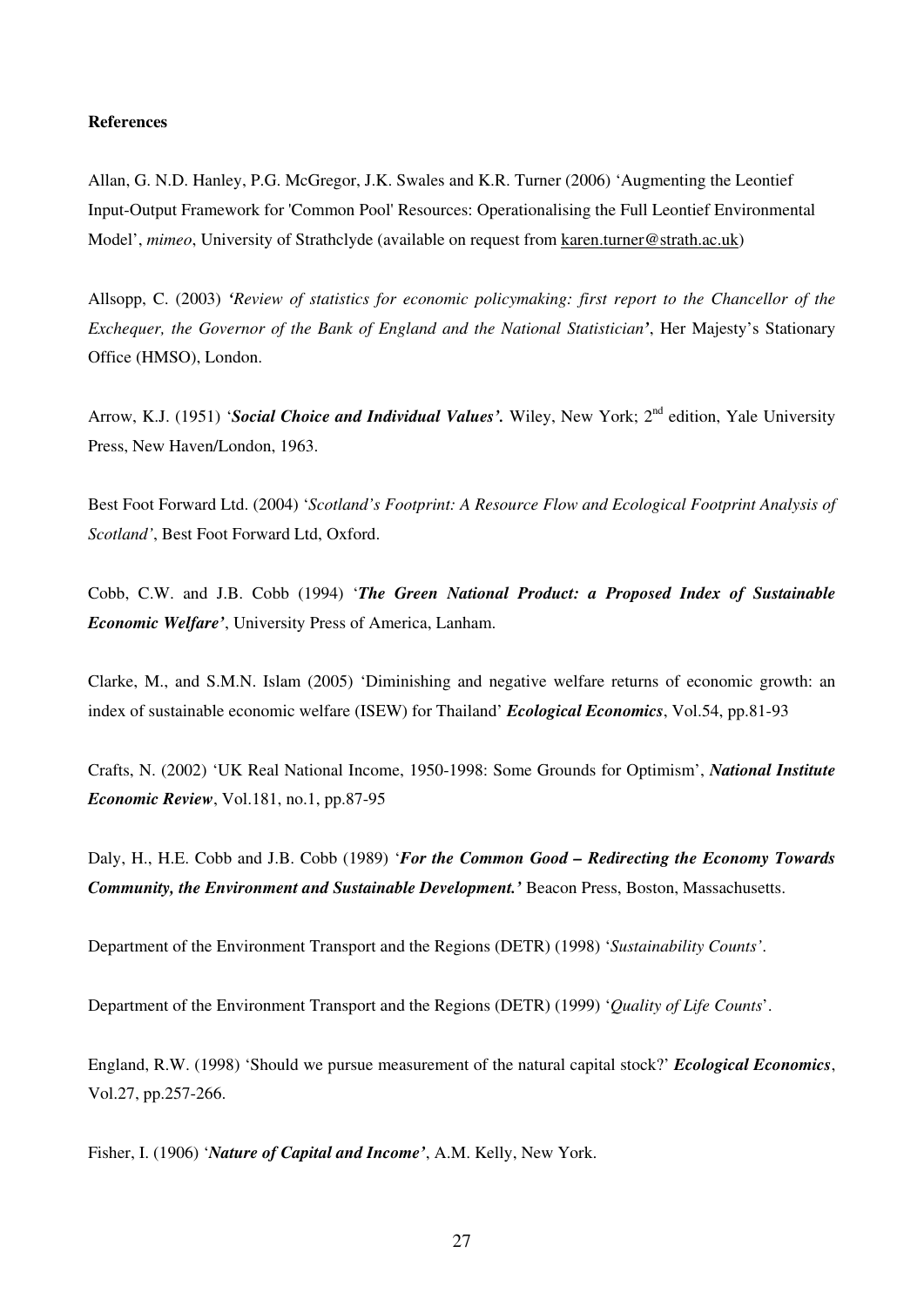Gerlagh, R., R., Dellink, M. Hofkes, and H. Verbruggen (2002) 'A measure of sustainable national income for the Netherlands' *Ecological Economics*, Vol.41, no.1, pp.157-174

Hamilton, K. and G. Atkinson (1996) 'Air Pollution and Green Accounts', *Energy Policy,* Vol.24, pp.675- 684.

Hanley, N., I. Moffatt, R. Faichney, and M. Wilson (1999) 'Measuring Sustainability: a Time Series of Alternative Indicators for Scotland', *Ecological Economics,* Vol. 28, pp.55-73.

Hartwick, J.M. (1990) 'Natural Resources, national accounting and economic depreciation', *Journal of Public Economics*, Vol.43, pp.291-304

Jackson, T., F. Laing, A. MacGillivray, et al., (1997) *'An Index of Sustainable Economic Welfare for the UK 1950-1996'* University of Surrey Centre for Environmental Strategy, Guildford.

Jackson, T. (2004) *'Chasing Progress: Beyond Measuring Economic Growth'* (The Power of Well-being 1) New Economics Foundation

Jackson, T. and N. McBride (2005) *'Measuring Progress: A review of 'adjusted' measures of economic welfare in Europe'* Prepared for the European Environment Agency

Keeney, R.L. (1974) 'Decision Analysis of Environmental Problems', in H.W. Gottinger ed. *Systems Approaches and Environmental Problems,* Vandenhoeck & Ruprecht.

Keeney, R.L, D.V. Winterfeldt and T. Eppel (1990) 'Eliciting Public Values for Complex Policy Decisions', *Management Science,* Vol. 36, No.9, pp.1011-1030.

Keuning, S.J. and A.E. Steenge (1999) 'Introduction to the special issue on "Environmental extensions of national accounts: the NAMEA framework', *Structural Change and Economic Dynamics,* Vol.10, pp.1-13.

Lawn, P.A. (2003) 'A theoretical foundation to support the Index of Sustainable Economic Welfare (ISEW), Genuine Progress Indicator (GPI), and other related indexes', *Ecological Economics*, Vol. 44, pp.105-118.

Layard, R. (2006) 'Happiness and public policy: A challenge to the profession.' *The Economic Journal*, Vol.116, pp.24-33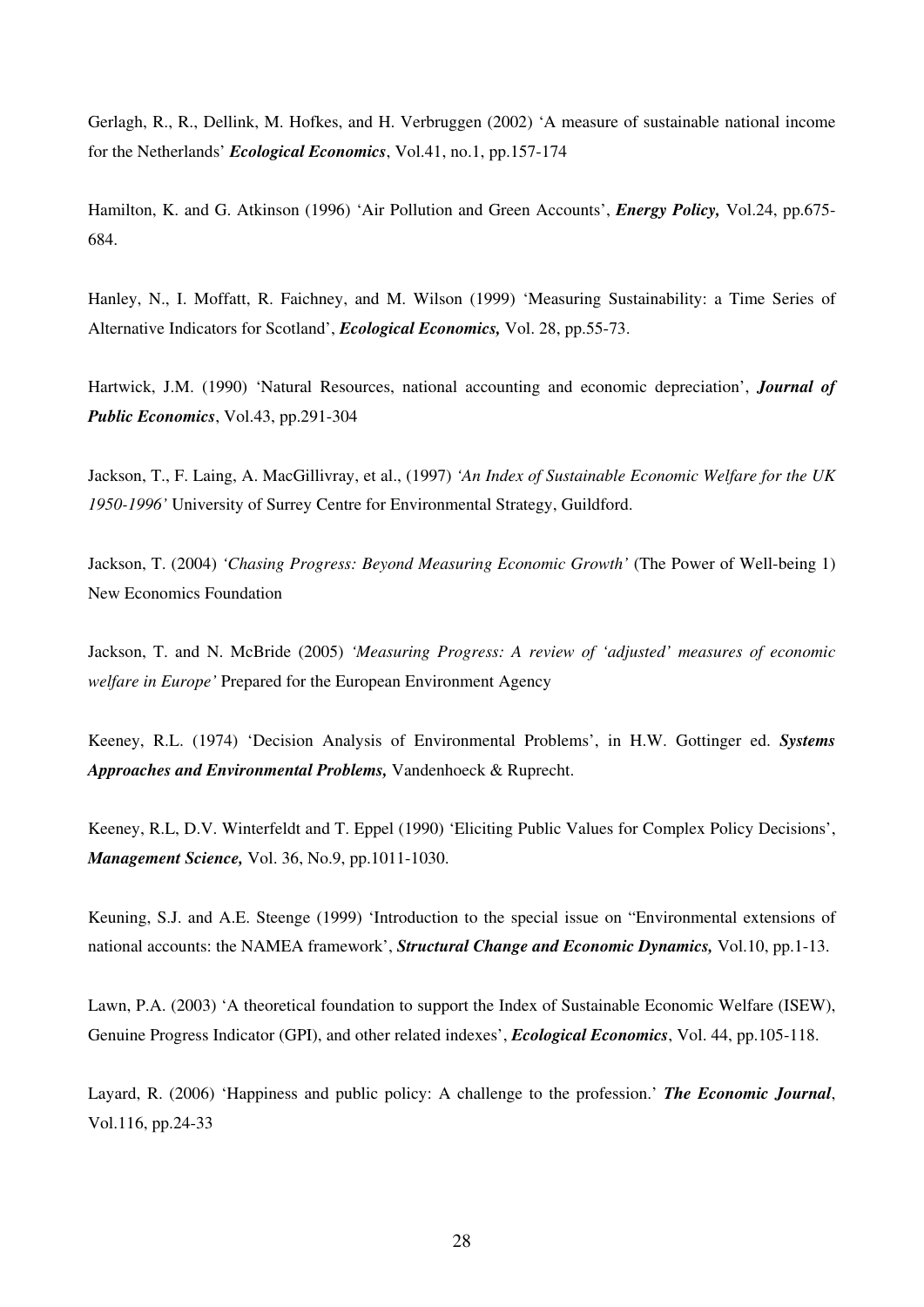Max-Neef, M. (1995) 'Economic Growth and Quality of Life: A Threshold Hypothesis', *Ecological Economics*, Vol.15, pp.115-118

Meadows, D.H., D.L. Meadows, J. Randers and W.W. Behrens (1972) '*The Limits to Growth: a Report for the Club of Rome's Project on the Predicament of Mankind'* (also known as the Club of Rome Report), Earth Island, Universe Books, New York.

McGregor, P.G., J.K. Swales and K.R. Turner (2004a) 'The Impact of the Scottish Economy on the Local Environment: an Alternative to the Ecological Footprint?' *Fraser of Allander Institute, Quarterly Economic Commentary,* Vol.29, no.1, pp. 29-34.

McGregor, P.G., J.K. Swales and K.R. Turner (2004b), '*An Input-Output Based Alternative to 'Ecological Footprints*' for Tracking Pollution Generation in a Small Open Economy', Strathclyde Papers in Economics, 04/04.

Moffat, I. and M.C. Wilson (1994) 'An index of sustainable economic welfare for Scotland, 1980-1991.' *International Journal of Sustainable Development and World Ecology*, Vol.1, pp. 264-291

Moldan, B., T. Hák, J. Kovanda, M. Havránek and P. Kuškova (2004) '*Composite indicators of environmental sustainability*', paper presented at the OECD World Forum on Key Indicators, Palermo, November 2004.

Neumayer, E. (1999) 'The ISEW: Not an Index of Sustainable Economic Welfare', *Social Indicators Research*, Vol.48, pp.77-101

Neumayer, E. (2000) 'On the Methodology of ISEW, GPI and Related Measures: Some Constructive Suggestions and Some Doubt on the "Threshold" Hypothesis', *Ecological Economics*, Vol.34, pp.347-61 Neumayer, E. (2001) 'The Human Development Index and Sustainability – A Constructive Proposal' *Ecological Economics*, Vol.39, pp.101-114

Neumayer, E. (2004) '*Sustainability and Well-being Indicators*' Research Paper No. 2004/23 United Nations University.

OECD (2005) 'Measuring Sustainable Development', *OECD Statistics Brief*, No.10, September 2005

Osberg, L. and A. Sharpe (2002a) 'An index of economic well-being for selected OECD countries', *Review of Income and Wealth*, Vol.48, pp.291-316.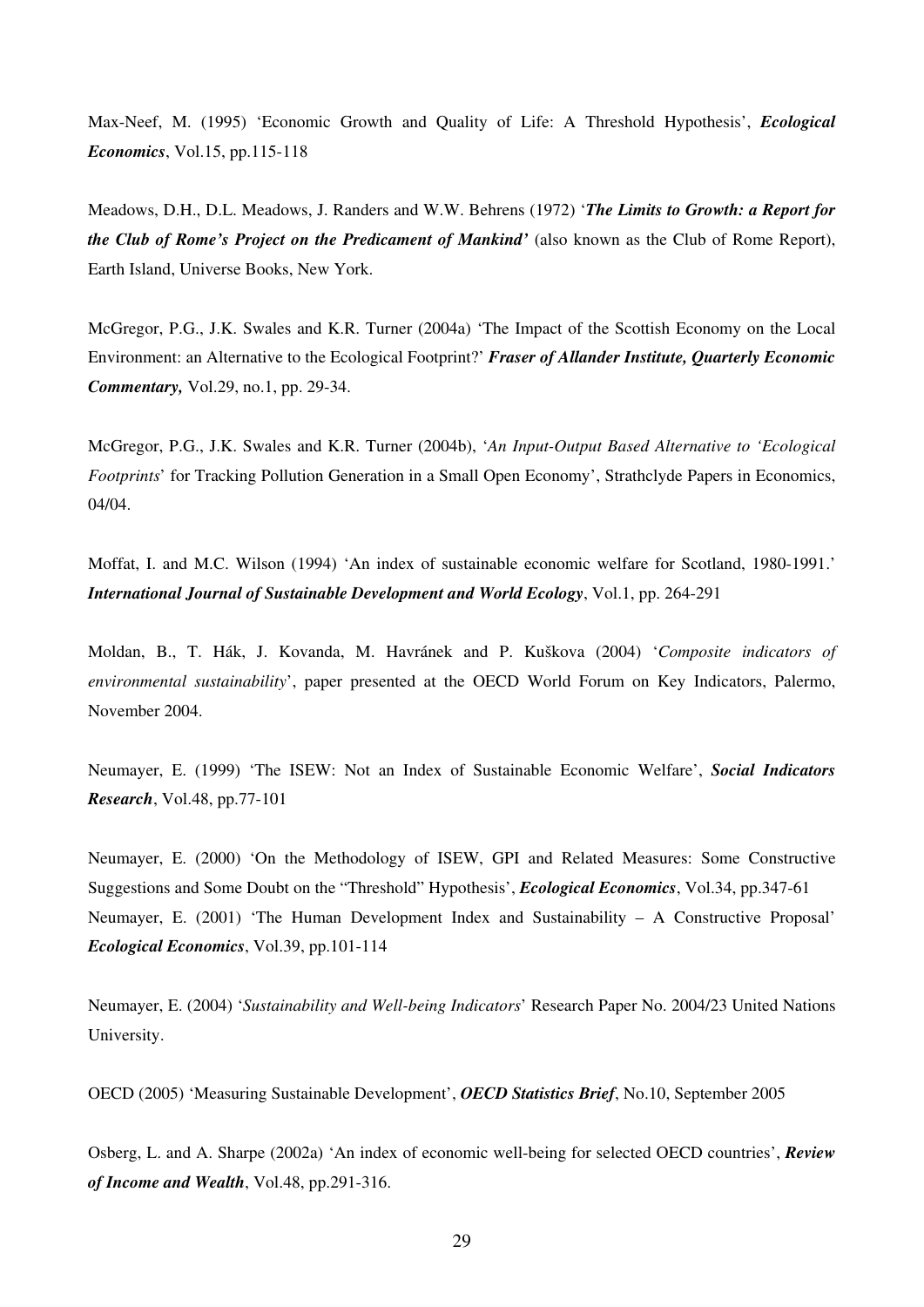Osberg, L. and A. Sharpe (2002b) 'International comparisons of trends in economic well-being', *Social Indicators Research*, Vol.58, pp.349-382.

Pearce, D. and G. Atkinson (1993) 'Capital Theory and the Measurement of Sustainable Development: An Indicator of Weak Sustainability', *Ecological Economics,* Vol.8, pp.103-108.

Pearce, D. and G. Atkinson (1995) 'Measuring Sustainable Development', in D. Bromley ed. *The Handbook of Environmental Economics,* Blackwell Publishers Ltd.

Perman, R., Y. Ma, J. McGilvray and M. Common (1999) *Natural Resource and Environmental*  Economics, 2<sup>nd</sup> edition, Longman Publishing.

Pezzey, J.C.V., N.D. Hanley, K. Turner and D. Tinch (2006) 'Augmented Sustainability Measures for Scotland', *Ecological Economics*, Vol. 57, pp.60-74.

Sagar, A.D. and A. Najam (1998) 'The human development index: a critical review' *Ecological Economics*, Vol.25, pp.249-264

Scottish Executive (2005) '*Choosing Our Future: Scotland's Sustainable Development Strategy'*, December

Turner, K. (2002) 'Modelling the impact of policy and other disturbances on sustainability policy indicators in jersey: an economic-environmental regional computable general equilibrium analysis', Ph.D. thesis, University of Strathclyde.

Turner, K., M. Lenzen, T. Wiedmann, and J. Barrett (2006) *'Examining the Global Environmental Impact of Regional Consumption Activities – Part 1: A Technical Note on Combining Input-Output and Ecological Footprint Analysis', mimeo*, University of Strathclyde (available on request from karen.turner@strath.ac.uk)

Van den Bergh, J.C.J.M. and H. Verbruggen (1999) 'Spatial Sustainability, Trade and Indicators: An Evaluation of the 'Ecological Footprint'', *Ecological Economics,* Vol. 29, pp.61-72.

Vaze, P. (1999) 'A NAMEA for the UK', *Structural Change and Economic Dynamics,* Vol.10, pp15-37.